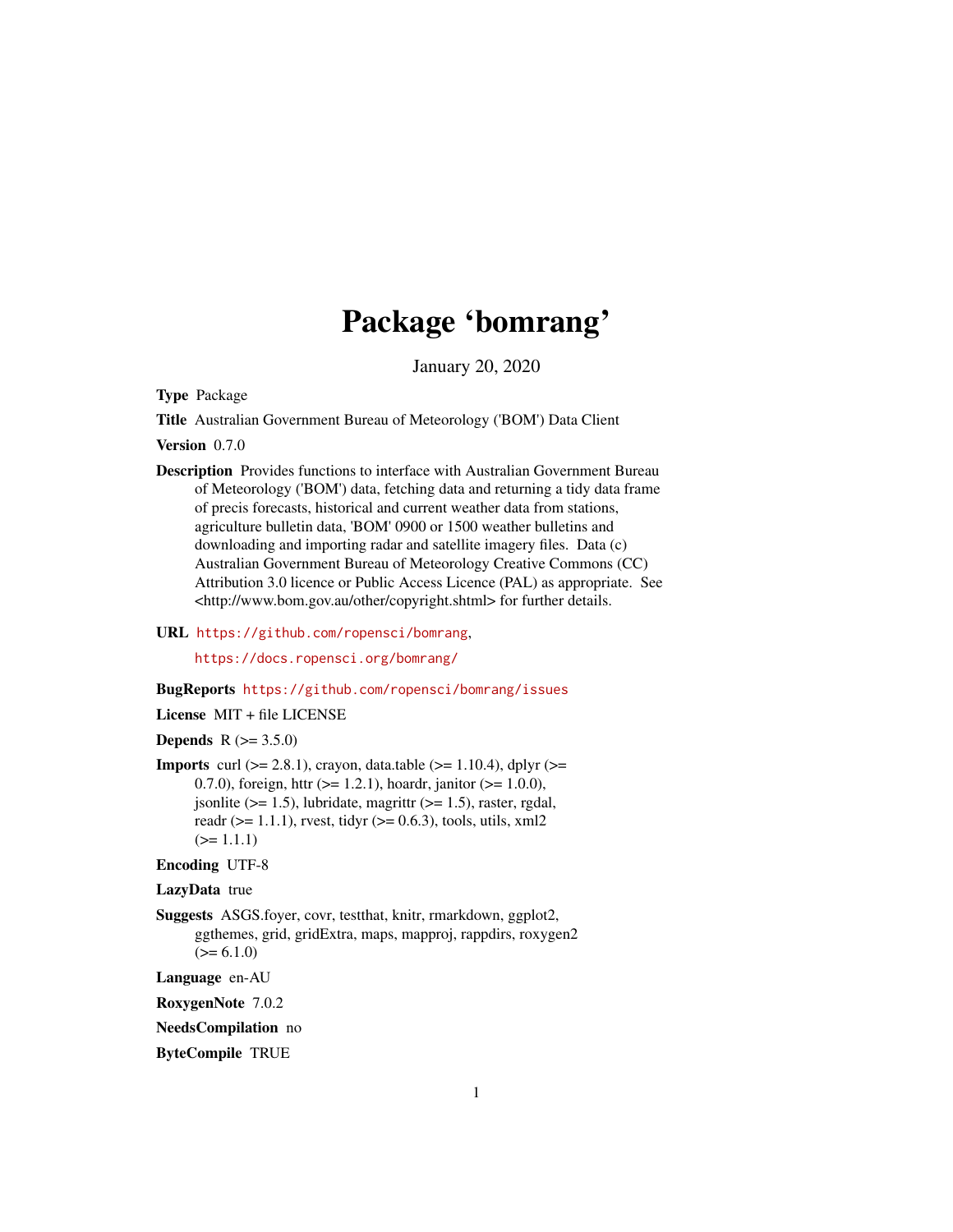VignetteBuilder knitr

X-schema.org-applicationCategory Tools

X-schema.org-keywords bom, meteorological-data, weather-forecast, australia, weather, weather-data, meteorology, australia-bureau-of-meteorology

X-schema.org-isPartOf https://ropensci.org

Author Adam H. Sparks [aut, cre] (<https://orcid.org/0000-0002-0061-8359>), Jonathan Carroll [aut] (<https://orcid.org/0000-0002-1404-5264>), James Goldie [aut] (<https://orcid.org/0000-0002-5024-6207>), Dean Marchiori [aut], Paul Melloy [aut] (<https://orcid.org/0000-0003-4253-7167>), Mark Padgham [aut, rev] (<https://orcid.org/0000-0003-2172-5265>), Hugh Parsonage [aut] (<https://orcid.org/0000-0003-4055-0835>), Keith Pembleton [aut] (<https://orcid.org/0000-0002-1896-4516>), James Balamuta [ctb] (<https://orcid.org/0000-0003-2826-8458>), Brooke Anderson [rev] (<https://orcid.org/0000-0002-5012-9035>)

Maintainer Adam H. Sparks <adamhsparks@gmail.com>

Repository CRAN

Date/Publication 2020-01-20 19:30:29 UTC

## R topics documented:

| 3                                                                                                                           |
|-----------------------------------------------------------------------------------------------------------------------------|
| 3                                                                                                                           |
| 5                                                                                                                           |
| 6                                                                                                                           |
| 7                                                                                                                           |
| -8                                                                                                                          |
| -10                                                                                                                         |
|                                                                                                                             |
| 13                                                                                                                          |
| 14                                                                                                                          |
| -16                                                                                                                         |
| -17                                                                                                                         |
| -18                                                                                                                         |
| <sup>20</sup>                                                                                                               |
| 22                                                                                                                          |
| sweep_for_forecast_towns $\dots \dots \dots \dots \dots \dots \dots \dots \dots \dots \dots \dots \dots \dots \dots$<br>-23 |
| -24                                                                                                                         |
| -25                                                                                                                         |
| 25                                                                                                                          |

**Index** [27](#page-26-0)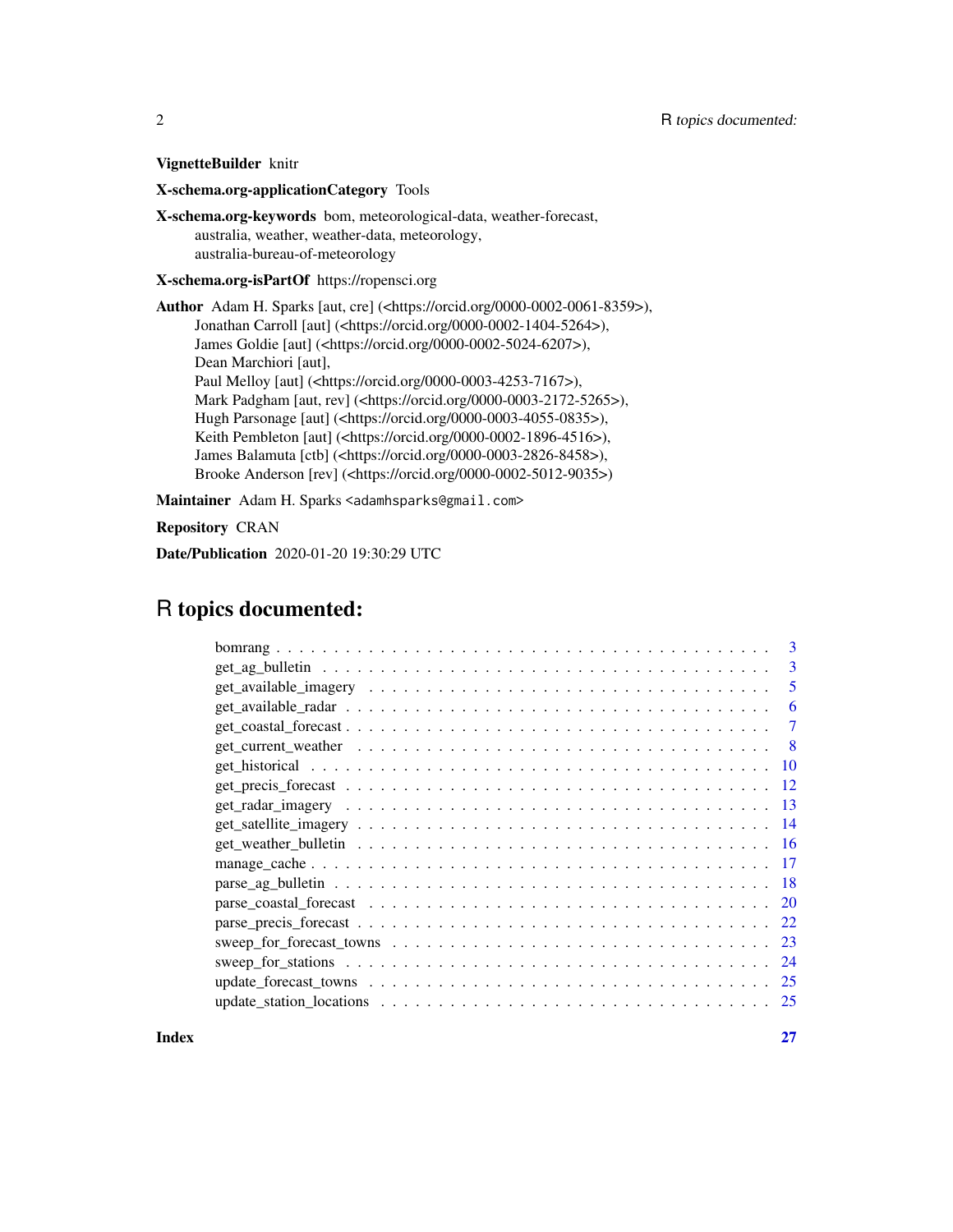<span id="page-2-0"></span>

## Description

Provides functions to interface with Australian Government Bureau of Meteorology ('BOM') data, fetching data and returning a tidy data frame of precis forecasts, historical and current weather data from stations, agriculture bulletin data, 'BOM' 0900 or 1500 weather bulletins and downloading and importing radar and satellite imagery files. Data (c) Australian Government Bureau of Meteorology Creative Commons (CC) Attribution 3.0 licence or Public Access Licence (PAL) as appropriate. See <http://www.bom.gov.au/other/copyright.shtml> for further details.

## Author(s)

Adam H. Sparks and Jonathan Carroll and James Goldie and Dean Marchiori and Paul Melloy and Mark Padgham and Hugh Parsonage and Keith Pembleton

## See Also

## Useful links:

- Development repository: <https://github.com/ropensci/bomrang>
- Static documentation: <https://docs.ropensci.org/bomrang/>
- Report bugs: <https://github.com/ropensci/bomrang/issues>

<span id="page-2-1"></span>get\_ag\_bulletin *Get BOM agriculture bulletin information for select stations*

## Description

Fetch the BOM agricultural bulletin information and return it in a data frame

#### Usage

```
get_ag_bulletin(state = "AUS")
```
#### Arguments

state Australian state or territory as full name or postal code. Fuzzy string matching via [agrep](#page-0-0) is done. Defaults to "AUS" returning all state bulletins, see Details for more.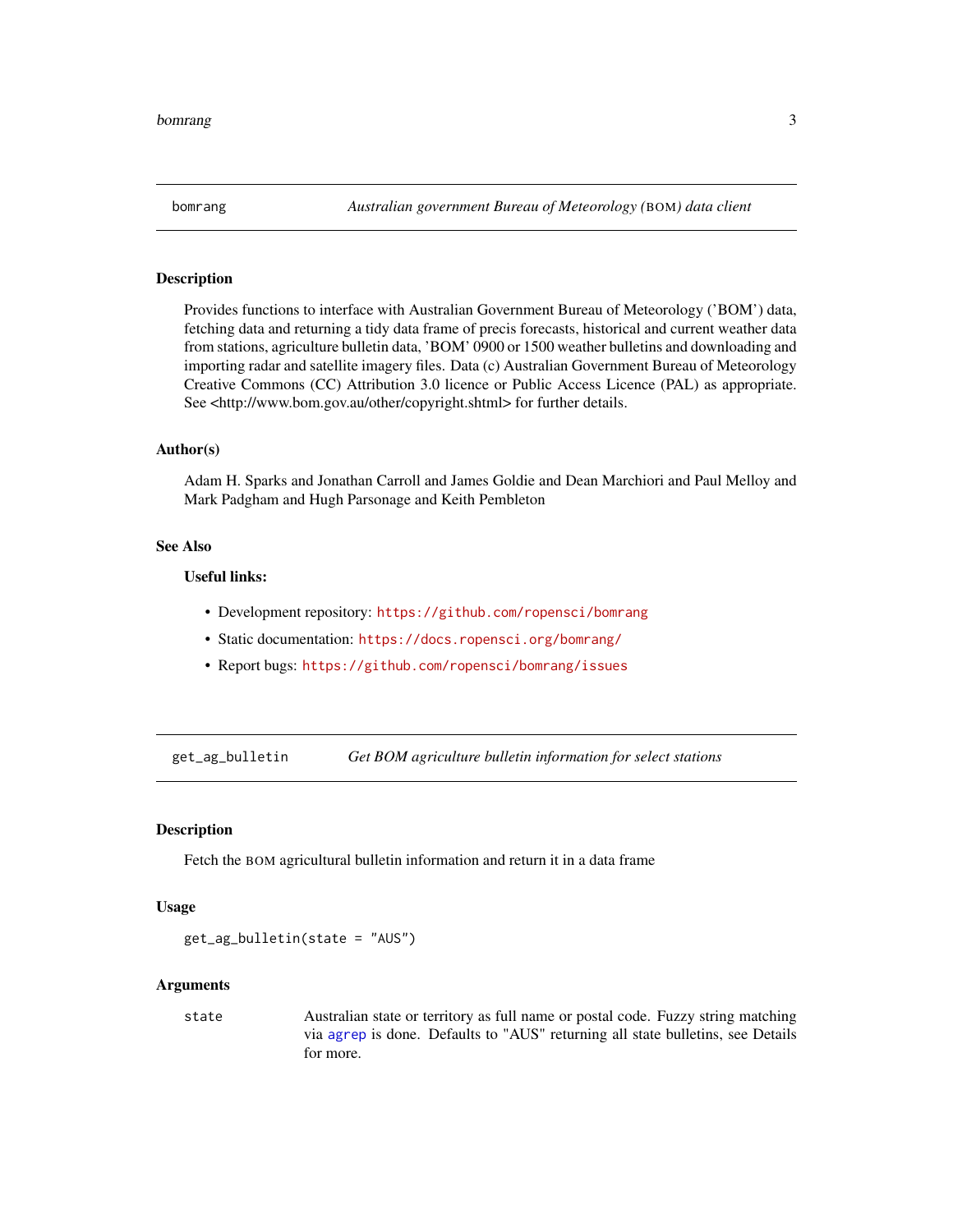## Details

Allowed state and territory postal codes, only one state per request or all using AUS.

ACT Australian Capital Territory (will return NSW)

NSW New South Wales

NT Northern Territory

QLD Queensland

SA South Australia

TAS Tasmania

VIC Victoria

WA Western Australia

AUS Australia, returns forecast for all states, NT and ACT

#### Value

A data frame as a [data.table](#page-0-0) object of Australia BOM agricultural bulletin information. For full details of fields and units returned see Appendix 3 in the **bomrang** vignette, use vignette("bomrang",package = "bomrang") to view.

#### Author(s)

Adam H. Sparks, <adamhsparks@gmail.com> and Paul Melloy <paul@melloy.com.au>

## References

Agricultural observations are retrieved from the Australian Bureau of Meteorology (BOM) Weather Data Services Agriculture Bulletins,

<http://www.bom.gov.au/catalogue/observations/about-agricultural.shtml>

and

Australian Bureau of Meteorology (BOM)) Weather Data Services Observation of Rainfall, <http://www.bom.gov.au/climate/how/observations/rain-measure.shtml>

Station location and other metadata are sourced from the Australian Bureau of Meteorology (BOM) webpage, Bureau of Meteorology Site Numbers: <http://www.bom.gov.au/climate/cdo/about/site-num.shtml>

## See Also

parse\_ag\_bulletin

#### Examples

```
ag_bulletin <- get_ag_bulletin(state = "QLD")
ag_bulletin
```
<span id="page-3-0"></span>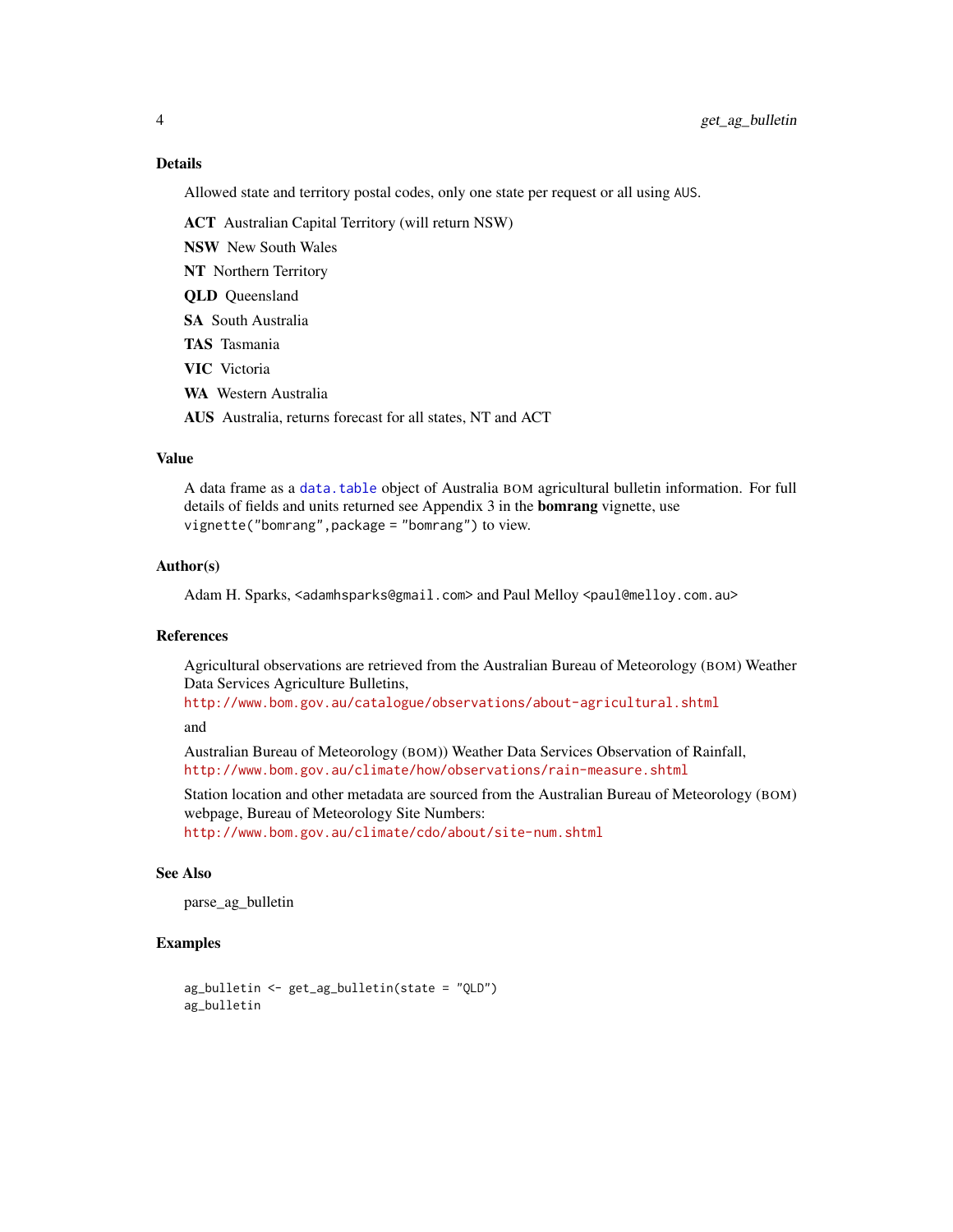<span id="page-4-1"></span><span id="page-4-0"></span>get\_available\_imagery *Get a listing of available BOM satellite GeoTIFF imagery*

## Description

Fetch a listing of BOM 'GeoTIFF' satellite imagery from <ftp://ftp.bom.gov.au/anon/gen/gms/> to determine which files are currently available for download. Files are available at ten minute update frequency with a 24 hour delete time. Useful to know the most recent files available and then specify in the [get\\_satellite\\_imagery](#page-13-1) function.

#### Usage

get\_available\_imagery(product\_id = "all")

## Arguments

| product_id | Character. BOM product ID of interest for which a list of available images will |
|------------|---------------------------------------------------------------------------------|
|            | be returned. Defaults to all images currently available.                        |

## Details

Valid BOM satellite Product IDs for 'GeoTIFF' files include:

| <b>IDE00420</b> AHI cloud cover only 2km FD GEOS GIS                                        |
|---------------------------------------------------------------------------------------------|
| <b>IDE00421</b> AHI IR (Ch13) greyscale 2km FD GEOS GIS                                     |
| <b>IDE00422</b> AHI VIS (Ch3) greyscale 2km FD GEOS GIS                                     |
| <b>IDE00423</b> AHI IR (Ch13) Zehr 2km FD GEOS GIS                                          |
| <b>IDE00425</b> AHI VIS (true colour) / IR (Ch13 greyscale) composite 1km FD GEOS GIS       |
| <b>IDE00426</b> AHI VIS (true colour) / IR (Ch13 greyscale) composite 2km FD GEOS GIS       |
| IDE00427 AHI WV (Ch8) 2km FD GEOS GIS                                                       |
| <b>IDE00430</b> AHI cloud cover only 2km AUS equirect. GIS                                  |
| <b>IDE00431</b> AHI IR (Ch13) greyscale 2km AUS equirect. GIS                               |
| <b>IDE00432</b> AHI VIS (Ch3) greyscale 2km AUS equirect. GIS                               |
| <b>IDE00433</b> AHI IR (Ch13) Zehr 2km AUS equirect. GIS                                    |
| <b>IDE00435</b> AHI VIS (true colour) / IR (Ch13 greyscale) composite 1km AUS equirect. GIS |
| <b>IDE00436</b> AHI VIS (true colour) / IR (Ch13 greyscale) composite 2km AUS equirect. GIS |
| <b>IDE00437</b> AHI WV (Ch8) 2km AUS equirect. GIS                                          |
| IDE00439 AHI VIS (Ch3) greyscale 0.5km AUS equirect. GIS                                    |

## Value

A vector of all available files for the requested Product ID(s).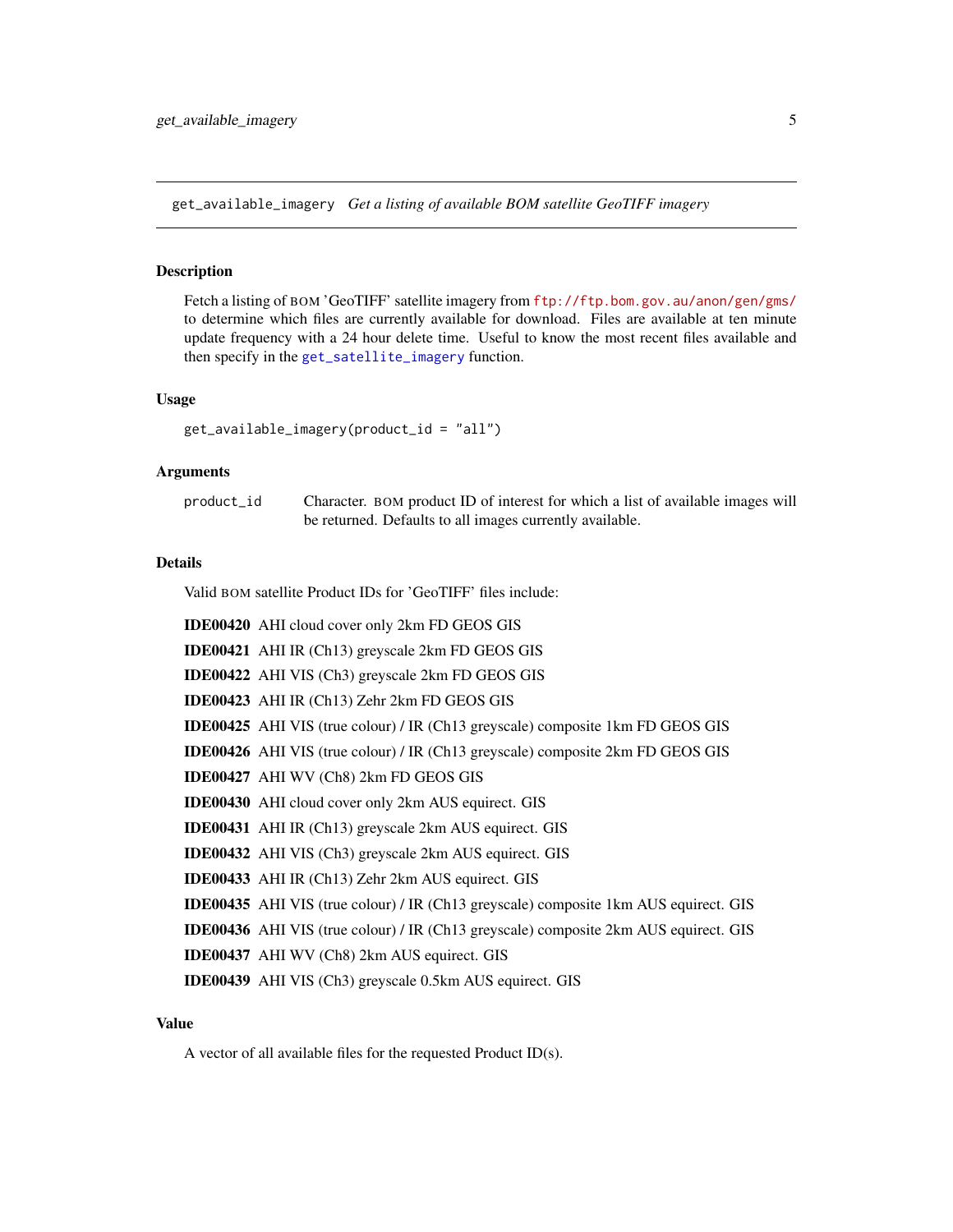## <span id="page-5-0"></span>Author(s)

Adam H. Sparks, <adamhsparks@gmail.com>

#### References

Australian Bureau of Meteorology (BOM) high-definition satellite images [http://www.bom.gov.](http://www.bom.gov.au/australia/satellite/index.shtml) [au/australia/satellite/index.shtml](http://www.bom.gov.au/australia/satellite/index.shtml)

## Examples

```
# Check availability of AHI VIS (true colour) / IR (Ch13 greyscale) composite
# 1km FD GEOS GIS images
imagery <- get_available_imagery(product_id = "IDE00425")
```
<span id="page-5-1"></span>get\_available\_radar *Get a listing of available BOM radar imagery*

## Description

Fetch a listing of available BOM RADAR imagery from <ftp://ftp.bom.gov.au/anon/gen/radar/> to determine which files are currently available for download. The files available are the most recent RADAR imagery for each location, which are updated approximately every 6 to 10 minutes by the BOM.

## Usage

```
get_available_radar(radar_id = "all")
```
#### Arguments

radar\_id Character. BOM radar ID of interest for which a list of available images will be returned. Defaults to all images currently available.

## Details

Valid BOM RADAR ID for each location required.

## Value

A data frame of all selected RADAR locations with location information and product\_ids.

## Author(s)

Dean Marchiori, <deanmarchiori@gmail.com>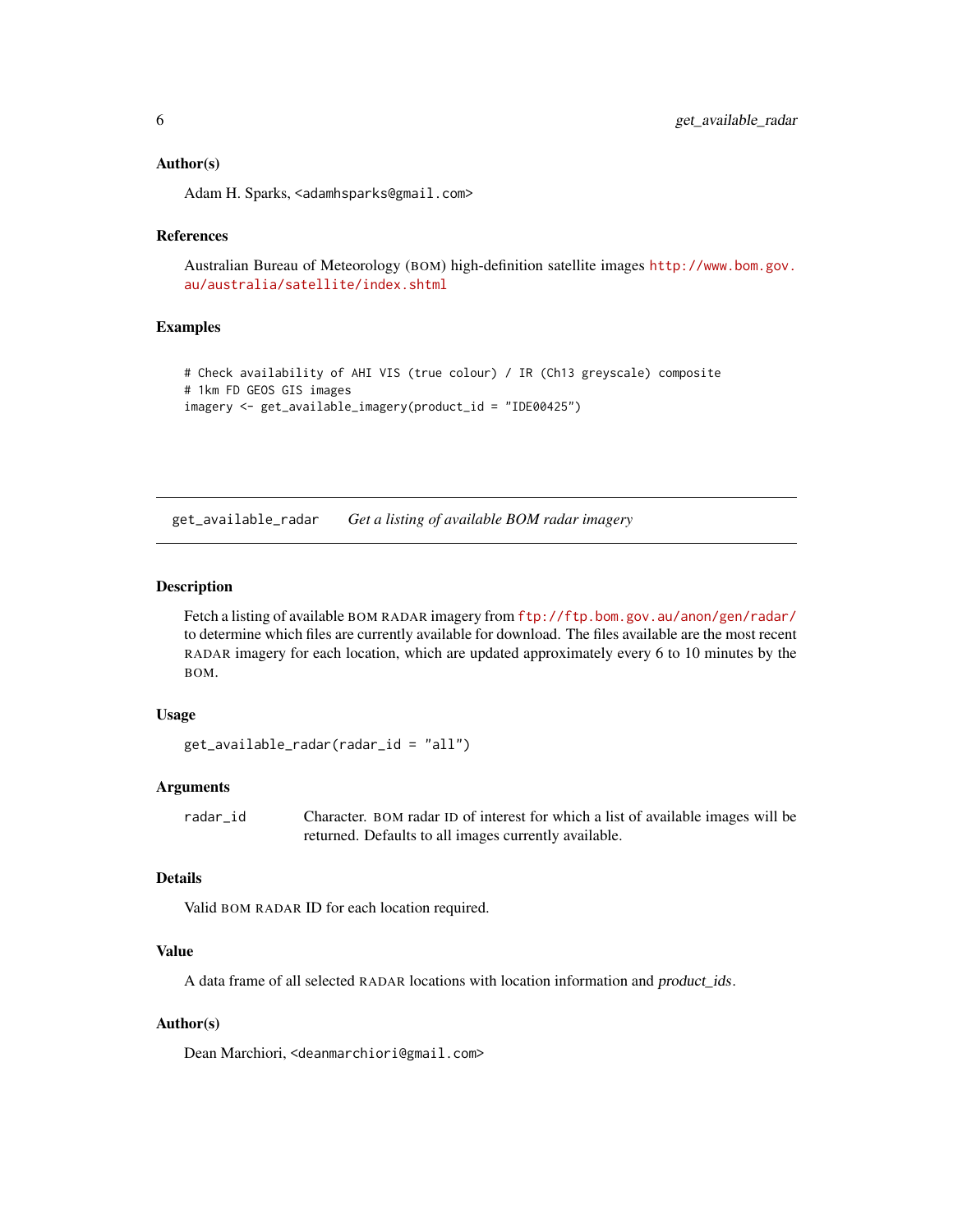## <span id="page-6-0"></span>get\_coastal\_forecast 7

## References

Australian Bureau of Meteorology (BOM) radar images [http://www.bom.gov.au/australia/](http://www.bom.gov.au/australia/radar/) [radar/](http://www.bom.gov.au/australia/radar/)

## Examples

```
# Check availability radar imagey for Wollongong (radar_id = 3)
imagery <- get_available_radar(radar_id = "3")
```
get\_coastal\_forecast *Get BOM coastal waters forecast*

## Description

Fetch the BOM daily Coastal Waters Forecast and return a data frame of the forecast regions for a specified state or region.

#### Usage

get\_coastal\_forecast(state = "AUS")

#### Arguments

state Australian state or territory as full name or postal code. Fuzzy string matching via [agrep](#page-0-0) is done. Defaults to "AUS" returning all state forecasts, see details for further information.

#### Details

Allowed state and territory postal codes, only one state per request or all using AUS.

- ACT Australian Capital Territory (will return NSW)
- NSW New South Wales
- NT Northern Territory
- QLD Queensland
- SA South Australia
- TAS Tasmania
- VIC Victoria
- WA Western Australia

AUS Australia, returns forecast for all states, NT and ACT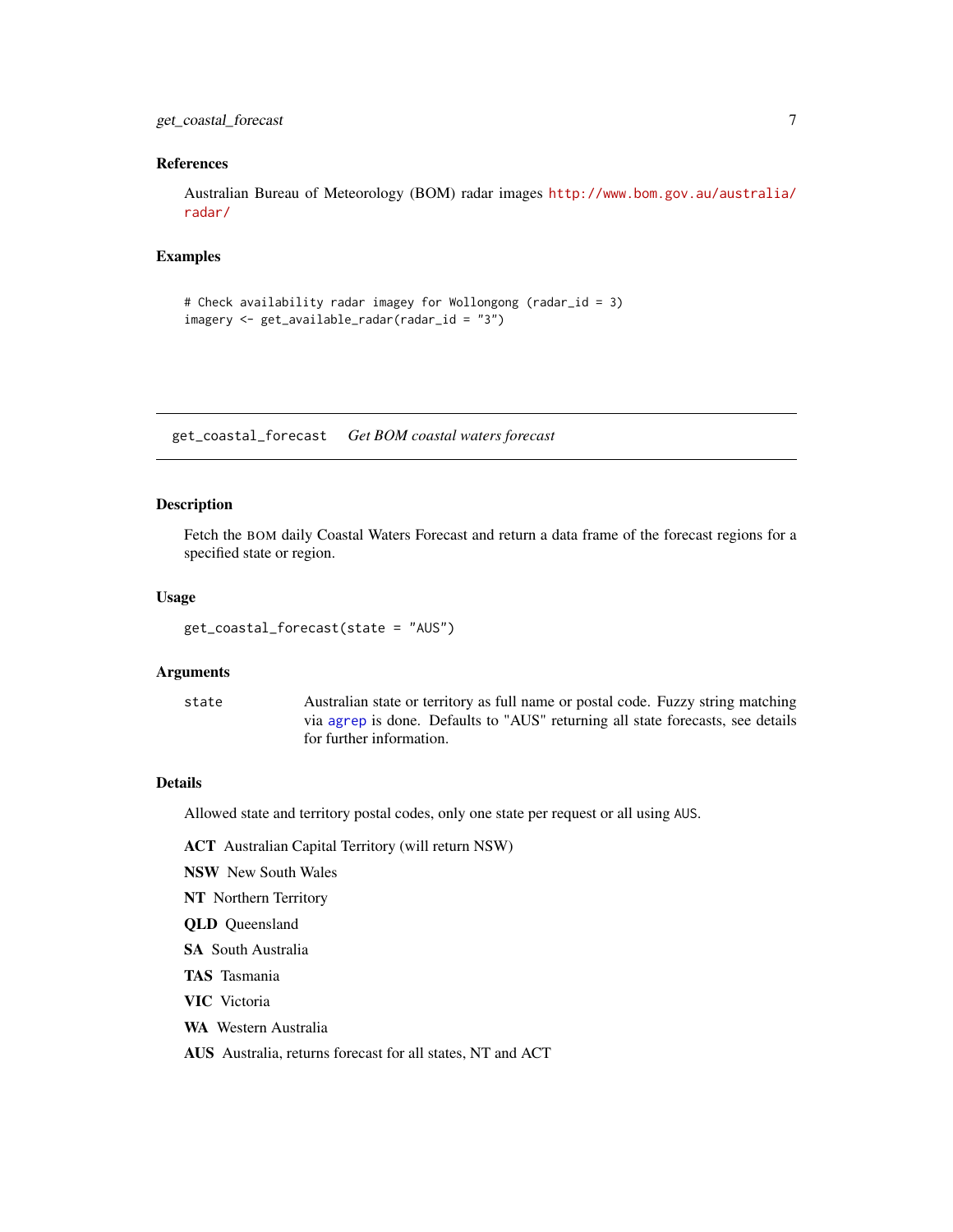## <span id="page-7-0"></span>Value

A [data.table](#page-0-0) of an Australia BOM Coastal Waters Forecast. For full details of fields and units returned see Appendix 5 in the bomrang vignette, use vignette("bomrang",package = "bomrang") to view.

## Author(s)

Dean Marchiori, <deanmarchiori@gmail.com> and Paul Melloy <paul@melloy.com.au>

## References

Forecast data come from Australian Bureau of Meteorology (BOM) Weather Data Services <http://www.bom.gov.au/catalogue/data-feeds.shtml>

Location data and other metadata come from the BOM anonymous FTP server with spatial data <ftp://ftp.bom.gov.au/anon/home/adfd/spatial/>, specifically the DBF file portion of a shapefile,

<ftp://ftp.bom.gov.au/anon/home/adfd/spatial/IDM00003.dbf>

## See Also

parse\_coastal\_forecast()

## Examples

```
coastal_forecast <- get_coastal_forecast(state = "NSW")
coastal_forecast
```
<span id="page-7-1"></span>get\_current\_weather *Get current weather observations of a BOM station*

## Description

Get current weather observations of a BOM station

## Usage

```
get_current_weather(
 station_name,
  strict = FALSE,
 latlon = NULL,
  emit_latlon_msg = TRUE
)
```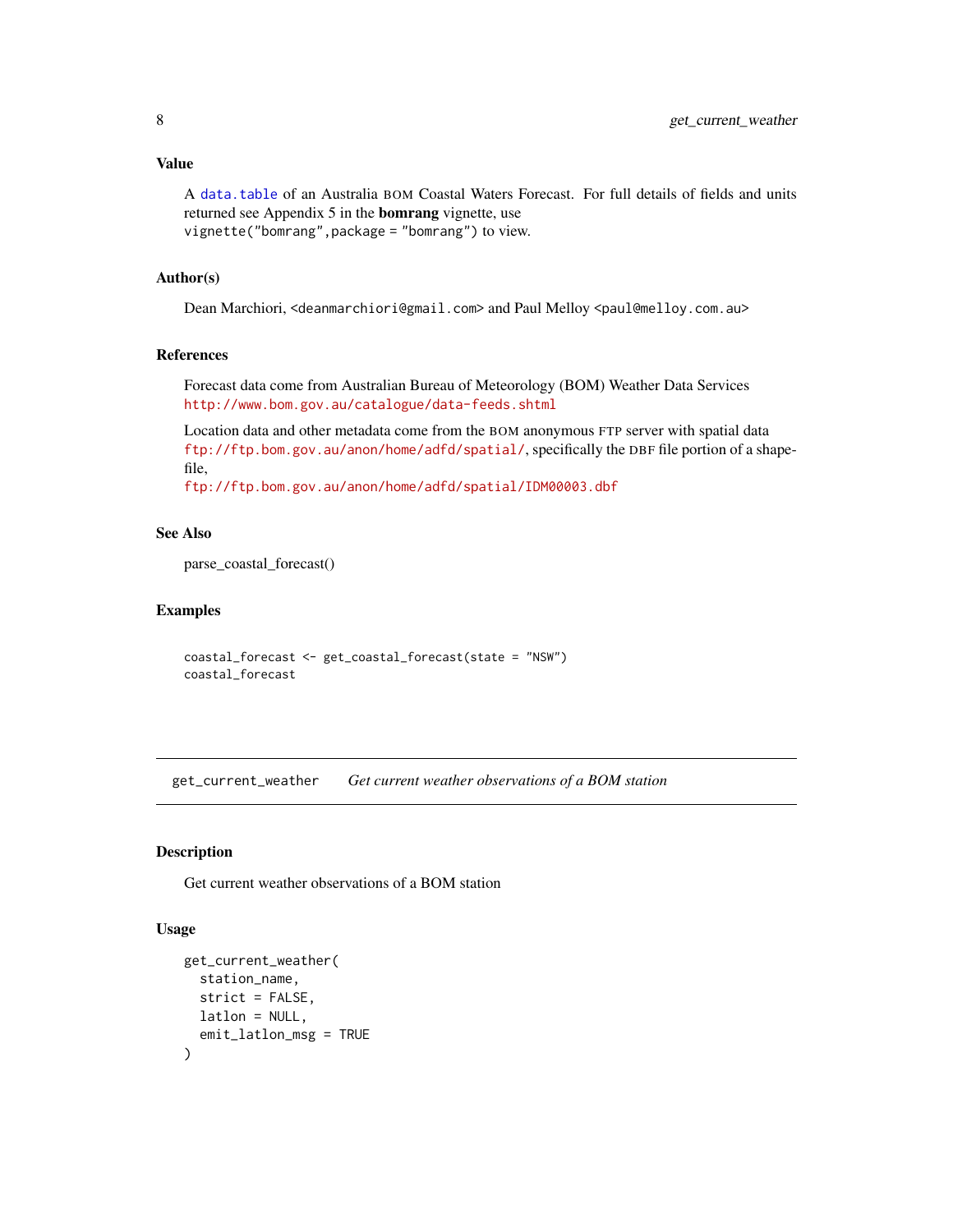#### <span id="page-8-0"></span>**Arguments**

| station_name    | The name of the weather station. Fuzzy string matching via agrep is done.                                                                                                                                                                                                                                                                                                                           |
|-----------------|-----------------------------------------------------------------------------------------------------------------------------------------------------------------------------------------------------------------------------------------------------------------------------------------------------------------------------------------------------------------------------------------------------|
| strict          | (logical) If TRUE, <i>station_name</i> must match the station name exactly, except that<br>station name need not be upper case. Note this may be different to full_name<br>in the response. See <b>Details</b> .                                                                                                                                                                                    |
| latlon          | A length-2 numeric vector giving the decimal degree latitude and longitude<br>(in that order), e.g., $l$ atlon = c(-34, 151) for Sydney. When given instead of<br>station name, the nearest station (in this package) is used, with a message in-<br>dicating the nearest such station. (See also sweep_for_stations.) Ignored if<br>used in combination with <i>station_name</i> , with a warning. |
| emit_latlon_msg |                                                                                                                                                                                                                                                                                                                                                                                                     |
|                 | Logical. If TRUE (the default), and lattlon is selected, a message is emitted be-                                                                                                                                                                                                                                                                                                                   |
|                 | fore the table is returned indicating which station was actually used <i>(i.e., which</i>                                                                                                                                                                                                                                                                                                           |
|                 | station was found to be nearest to the given coordinate).                                                                                                                                                                                                                                                                                                                                           |

## Details

Station names are not consistently named within the Bureau, so the response may contain a different full\_name to the one matched, even if strict = TRUE. For example, get\_current\_weather("CASTLEMAINE PRISON")[["full\_name"]][1] is Castlemaine, not Castlemaine Prison.

Note that the column local\_date\_time\_full is set to a POSIXct object in the local time of the user. For more details see "Appendix 1 - Output from get\_current\_weather()" in the **bomrang** vignette

vignette("bomrang",package = "bomrang") for a complete list of fields and units.

## Value

A bomrang\_tbl object (extension of a [data.frame](#page-0-0)) of requested BOM station's current and prior 72hr data. For full details of fields and units returned, see Appendix 1 in the **bomrang** vignette, use vignette("bomrang",package = "bomrang") to view.

#### Author(s)

Hugh Parsonage, <hugh.parsonage@gmail.com>

## References

Weather data observations are retrieved from: Australian Bureau of Meteorology (BOM) Weather Data Services, Observations - individual stations: [http://www.bom.gov.au/catalogue/data-fee](http://www.bom.gov.au/catalogue/data-feeds.shtml)ds. [shtml](http://www.bom.gov.au/catalogue/data-feeds.shtml)

Station location and other metadata are sourced from the Australian Bureau of Meteorology (BOM) webpage, Bureau of Meteorology Site Numbers: [http://www.bom.gov.au/climate/cdo/about/](http://www.bom.gov.au/climate/cdo/about/site-num.shtml) [site-num.shtml](http://www.bom.gov.au/climate/cdo/about/site-num.shtml)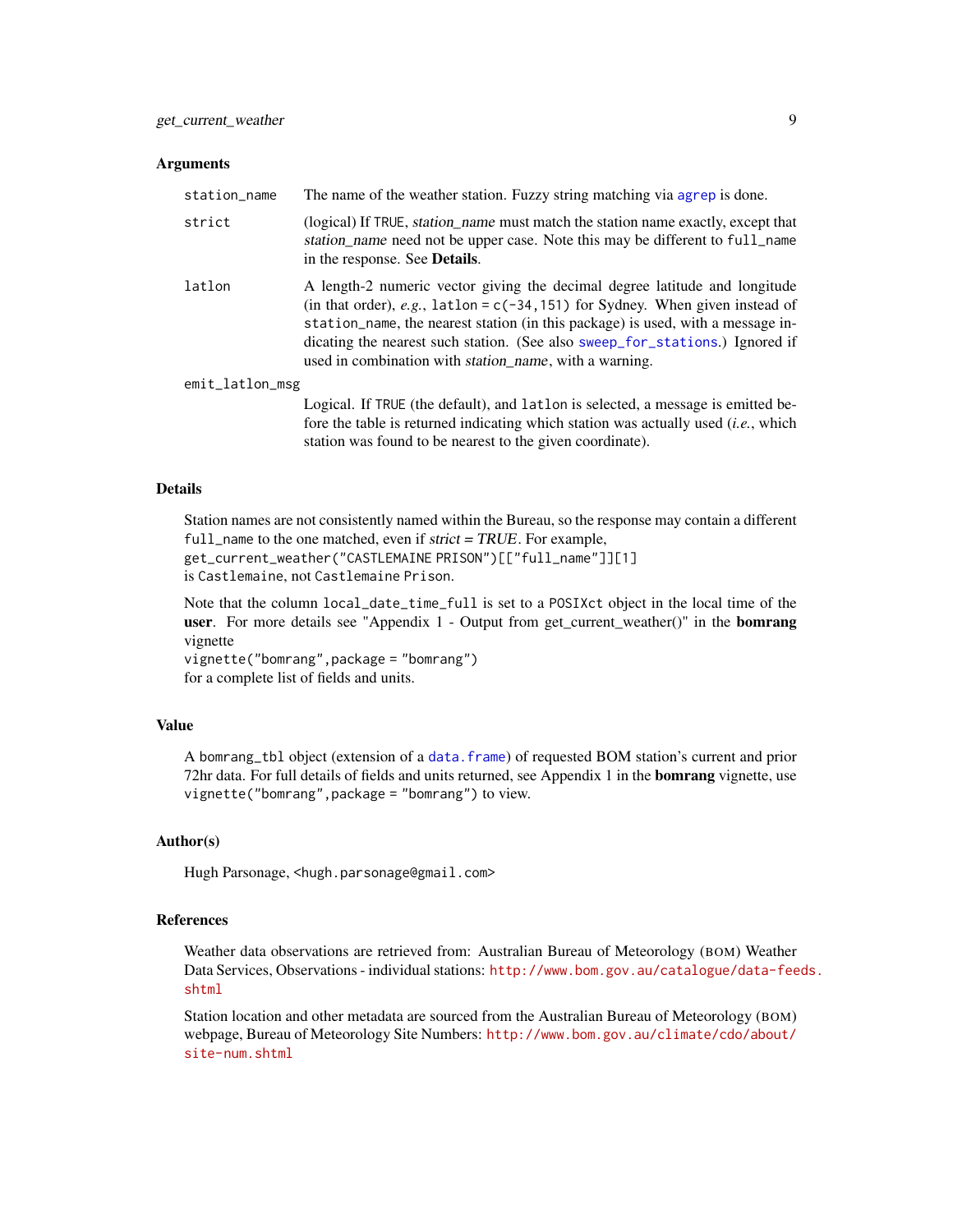## Examples

```
# warning
Melbourne_weather <- get_current_weather("Melbourne")
# no warning
Melbourne_weather <- get_current_weather("Melbourne (Olympic Park)")
# Get weather by latitude and longitude:
get_current_weather(latlon = c(-34, 151))
```
<span id="page-9-1"></span>get\_historical *Obtain historical BOM data*

## Description

Retrieves daily observations for a given station.

## Usage

```
get_historical(
  stationid = NULL,
 latlon = NULL,
 radius = NULL,
  type = c("rain", "min", "max", "solar")
\lambda
```
## Arguments

| stationid | BOM station 'ID'. See Details.                                                                                                                                                                       |
|-----------|------------------------------------------------------------------------------------------------------------------------------------------------------------------------------------------------------|
| latlon    | Length-2 numeric vector of Latitude/Longitude. See Details.                                                                                                                                          |
| radius    | Numeric value, distance (km) from <i>lation</i> , must be numeric.                                                                                                                                   |
| type      | Measurement type, either daily "rain", "min" (temp), "max" (temp), or "solar"<br>(exposure). Partial matching is performed. If not specified returns the first<br>matching type in the order listed. |

## Value

A bomrang\_tbl object (extension of a [data.frame](#page-0-0)) of historical observations for the chosen station/product type, with some subset of the following columns

|                                        | <b>Product code:</b> BOM internal code.       |
|----------------------------------------|-----------------------------------------------|
| <b>Station number:</b> BOM station ID. |                                               |
|                                        | <b>Year:</b> Year of observation (YYYY).      |
|                                        | <b>Month:</b> Month of observation $(1-12)$ . |
|                                        | <b>Day:</b> Day of observation $(1-31)$ .     |

<span id="page-9-0"></span>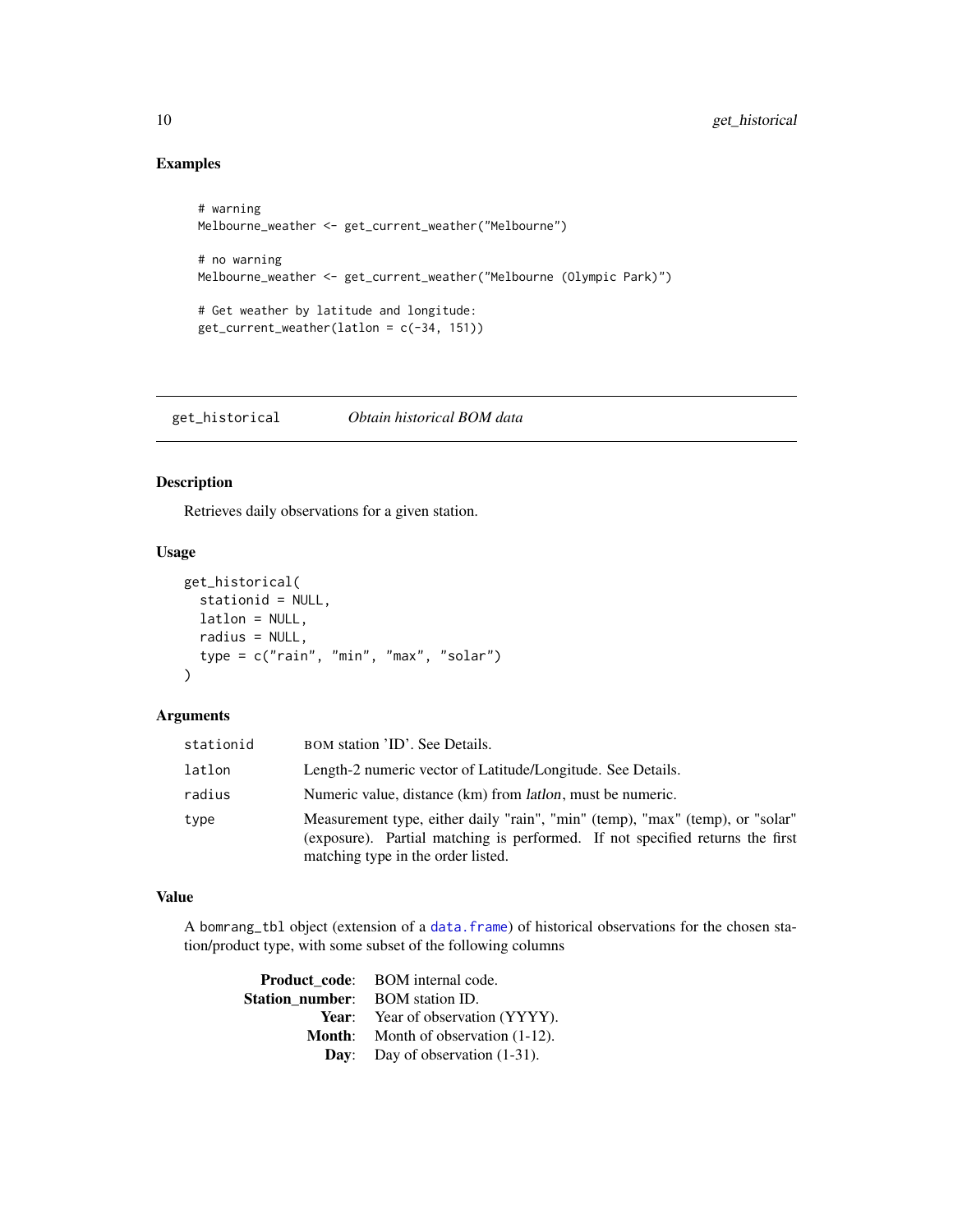<span id="page-10-0"></span>

| Min_temperature: | Minimum daily recorded temperature (degrees C).         |
|------------------|---------------------------------------------------------|
| Max temperature: | Maximum daily recorded temperature (degrees C).         |
| Accum_days_min:  | Accumulated number of days of minimum temperature.      |
| Accum_days_max:  | Accumulated number of days of maximum temperature.      |
| Rainfall:        | Daily recorded rainfall in mm.                          |
| Period:          | Period over which rainfall was measured.                |
| Solar exposure:  | Daily global solar exposure in MJ/m^2.                  |
| <b>Ouality:</b>  | Y, N, or missing. Data which have not yet completed the |
|                  | routine quality control process are marked accordingly. |

The following attributes are set on the data, and these are used to generate the header

|        | site: BOM station ID.                        |
|--------|----------------------------------------------|
| name:  | <b>BOM</b> station name.                     |
|        | <b>lat:</b> Latitude in decimal degrees.     |
| lon:   | Longitude in decimal degrees.                |
|        | start: Date observations start.              |
| end:   | Date observations end.                       |
| vears: | Available number of years data.              |
|        | percent: Percent complete.                   |
|        | <b>AWS:</b> Automated weather station?       |
| type:  | Measurement types available for the station. |

## **Caution**

Temperature data prior to 1910 should be used with extreme caution as many stations prior to that date were exposed in non-standard shelters. Some of which give readings which are several degrees warmer or cooler than those measured according to post-1910 standards.

Daily maximum temperatures usually occur in the afternoon and daily minimum temperatures overnight or near dawn. Occasionally, however, the lowest temperature in the 24 hours to prior to 9 AM can occur around 9 AM the previous day if the night was particularly warm.

Either stationid or latlon must be provided, but if both are, then stationid will be used as it is more reliable.

In some cases data is available back to the 1800s, so tens-of-thousands of daily records will be returned. Other stations will be newer and will return fewer observations.

#### dplyr Compatibility

The bomrang\_tbl class is compatible with [dplyr](#page-0-0) as long as the bomrang package is on the search path. Common functions ([filter](#page-0-0), [select](#page-0-0), [arrange](#page-0-0), [mutate](#page-0-0), [rename](#page-0-0), [arrange](#page-0-0), [slice](#page-0-0), [group\\_by](#page-0-0)) are provided which mask the **dplyr** versions (but use those internally, maintaining attributes).

## Author(s)

Jonathan Carroll, <rpkg@jcarroll.com.au>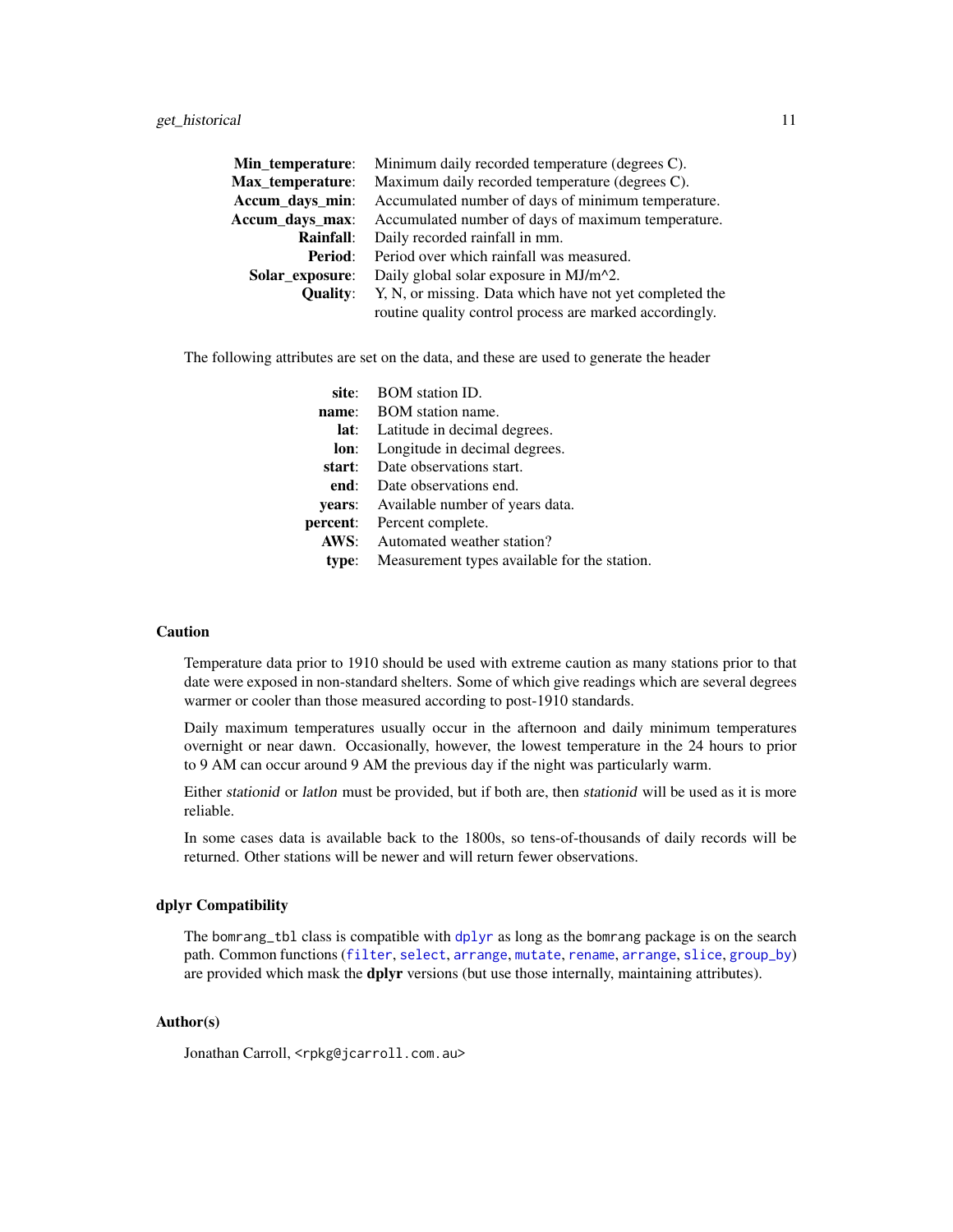## <span id="page-11-0"></span>Examples

```
get_historical(stationid = "023000", type = "max") ## ~48,000+ daily records
get_historical(latlon = c(-35.2809, 149.1300),
               type = "min") ## 3,500+ daily records
```
<span id="page-11-1"></span>get\_precis\_forecast *Get BOM daily précis forecast for select towns from BOM*

#### Description

Fetch the BOM daily précis forecast and return a data frame of the seven-day town forecasts for a specified state or territory.

## Usage

```
get_precis_forecast(state = "AUS")
```
## Arguments

state Australian state or territory as full name or postal code. Fuzzy string matching via [agrep](#page-0-0) is done. Defaults to "AUS" returning all state bulletins, see Details for more.

## Details

Allowed state and territory postal codes, only one state per request or all using AUS.

- ACT Australian Capital Territory (will return NSW)
- NSW New South Wales
- NT Northern Territory
- QLD Queensland
- SA South Australia
- TAS Tasmania
- VIC Victoria
- WA Western Australia
- AUS Australia, returns forecast for all states, NT and ACT

## Value

A [data.table](#page-0-0) of an Australia BOM précis seven day forecasts for BOM selected towns. For full details of fields and units returned see Appendix 2 in the **bomrang** vignette, use vignette("bomrang",package = "bomrang") to view.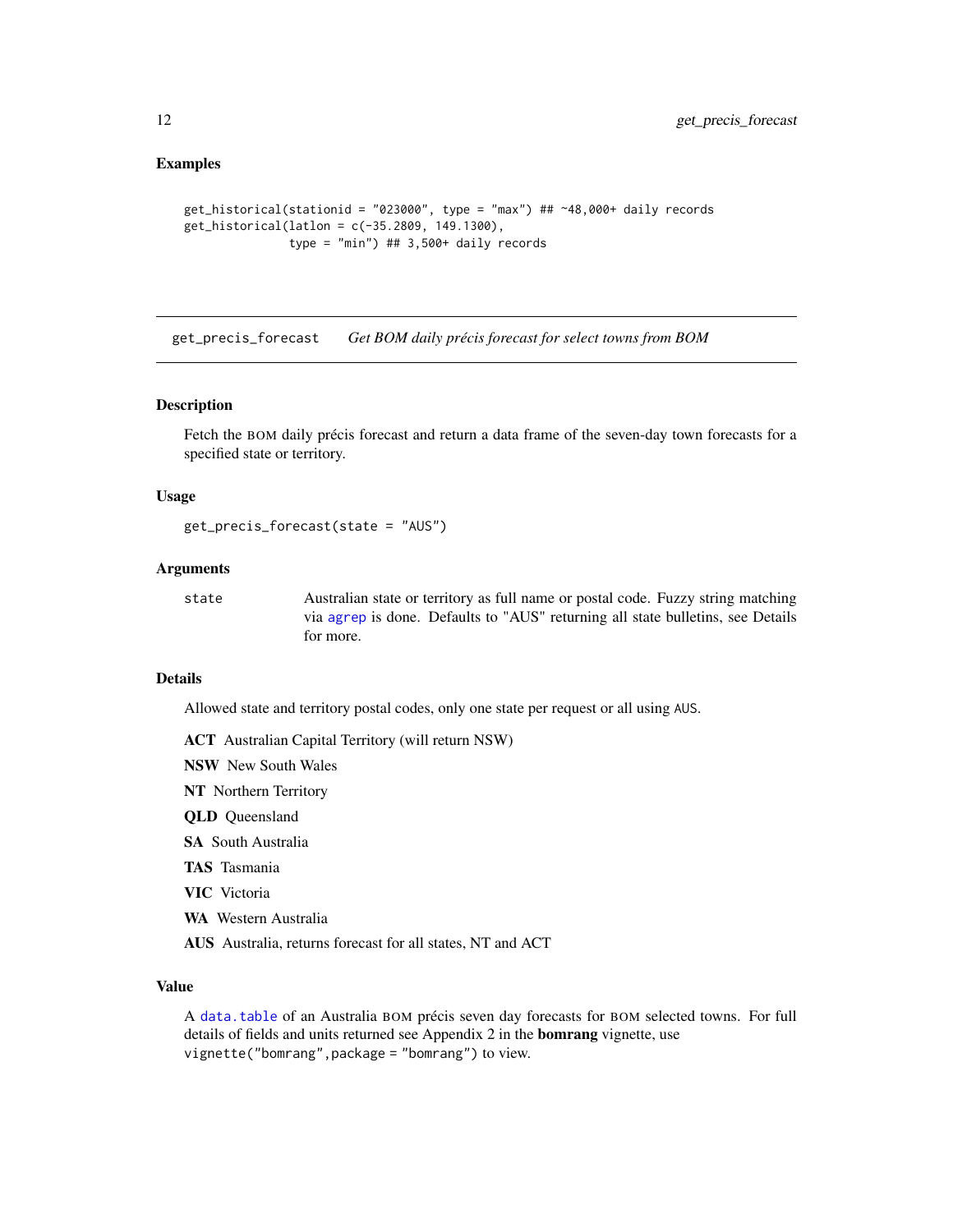#### <span id="page-12-0"></span>Author(s)

Adam H. Sparks, <adamhsparks@gmail.com> and Keith Pembleton, <keith.pembleton@usq.edu.au> and Paul Melloy, <paul@melloy.com.au>

## References

Forecast data come from Australian Bureau of Meteorology (BOM) Weather Data Services <http://www.bom.gov.au/catalogue/data-feeds.shtml>

Location data and other metadata for towns come from the BOM anonymous FTP server with spatial data

<ftp://ftp.bom.gov.au/anon/home/adfd/spatial/>, specifically the DBF file portion of a shapefile,

<ftp://ftp.bom.gov.au/anon/home/adfd/spatial/IDM00013.dbf>

## See Also

parse\_precis\_forecast

#### Examples

```
# get the short forecast for Queensland
BOM_forecast <- get_precis_forecast(state = "QLD")
BOM_forecast
```
get\_radar\_imagery *Get* BOM *radar imagery*

## Description

Fetch BOM radar imagery from <ftp://ftp.bom.gov.au/anon/gen/radar/> and return a [raster](#page-0-0) layer object. Files available are the most recent radar snapshot which are updated approximately every 6 to 10 minutes. Suggested to check file availability first by using [get\\_available\\_radar](#page-5-1).

#### Usage

```
get_radar_imagery(product_id, path = NULL, download_only = FALSE)
```
## Arguments

| product_id    | Character. BOM product ID to download and import as a raster object. Value<br>is required.                                                                                      |
|---------------|---------------------------------------------------------------------------------------------------------------------------------------------------------------------------------|
| path          | Character. A character string with the name where the downloaded file is saved.<br>If not provided, the default value NULL is used which saves the file in a temp<br>directory. |
| download onlv | Logical. Whether the radar image is loaded into the environment as a raster<br>layer, or just downloaded.                                                                       |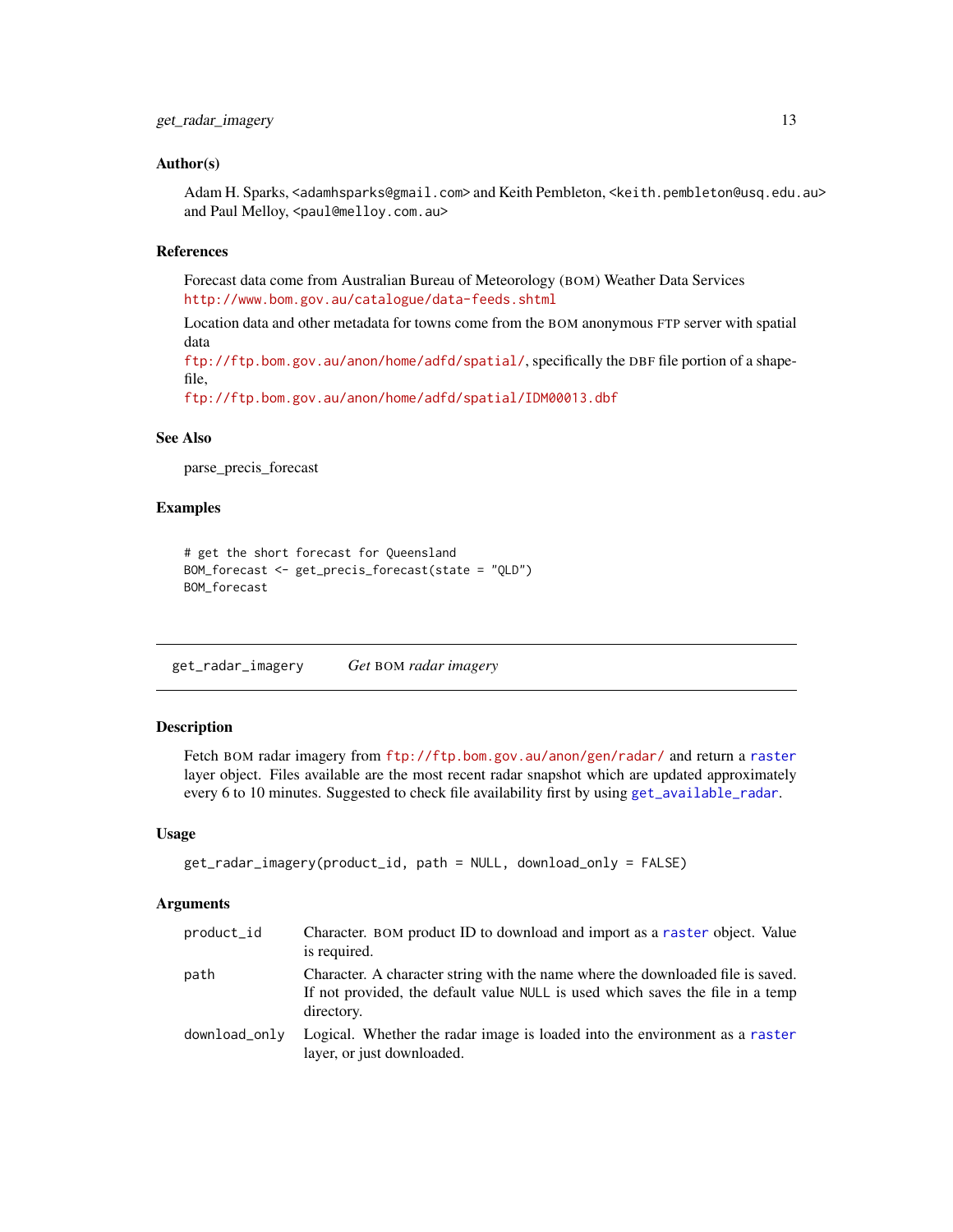## <span id="page-13-0"></span>Details

Valid BOM RADAR Product IDs for radar imagery can be obtained from [get\\_available\\_radar](#page-5-1).

## Value

A raster layer based on the most recent '.gif' RADAR image snapshot published by the BOM. If download\_only = TRUE there will be a 'NULL' return value with the download path printed in the console as a message.

### Author(s)

Dean Marchiori, <deanmarchiori@gmail.com>

## References

Australian Bureau of Meteorology (BOM) radar images <http://www.bom.gov.au/australia/radar/>

## See Also

[get\\_available\\_radar](#page-5-1)

#### Examples

```
# Fetch most recent radar image for Wollongong 256km radar
library(raster)
imagery <- get_radar_imagery(product_id = "IDR032")
plot(imagery)
# Save imagery to a local path
```
imagery <- get\_radar\_imagery(product\_id = "IDR032", path = "image.gif")

<span id="page-13-1"></span>get\_satellite\_imagery *Get* BOM *Satellite GeoTIFF Imagery*

#### Description

Fetch BOM satellite GeoTIFF imagery from <ftp://ftp.bom.gov.au/anon/gen/gms/> and return a raster [stack](#page-0-0) object of 'GeoTIFF' files. Files are available at ten minute update frequency with a 24 hour delete time. Suggested to check file availability first by using [get\\_available\\_imagery](#page-4-1).

## Usage

```
get_satellite_imagery(product_id, scans = 1, cache = FALSE)
```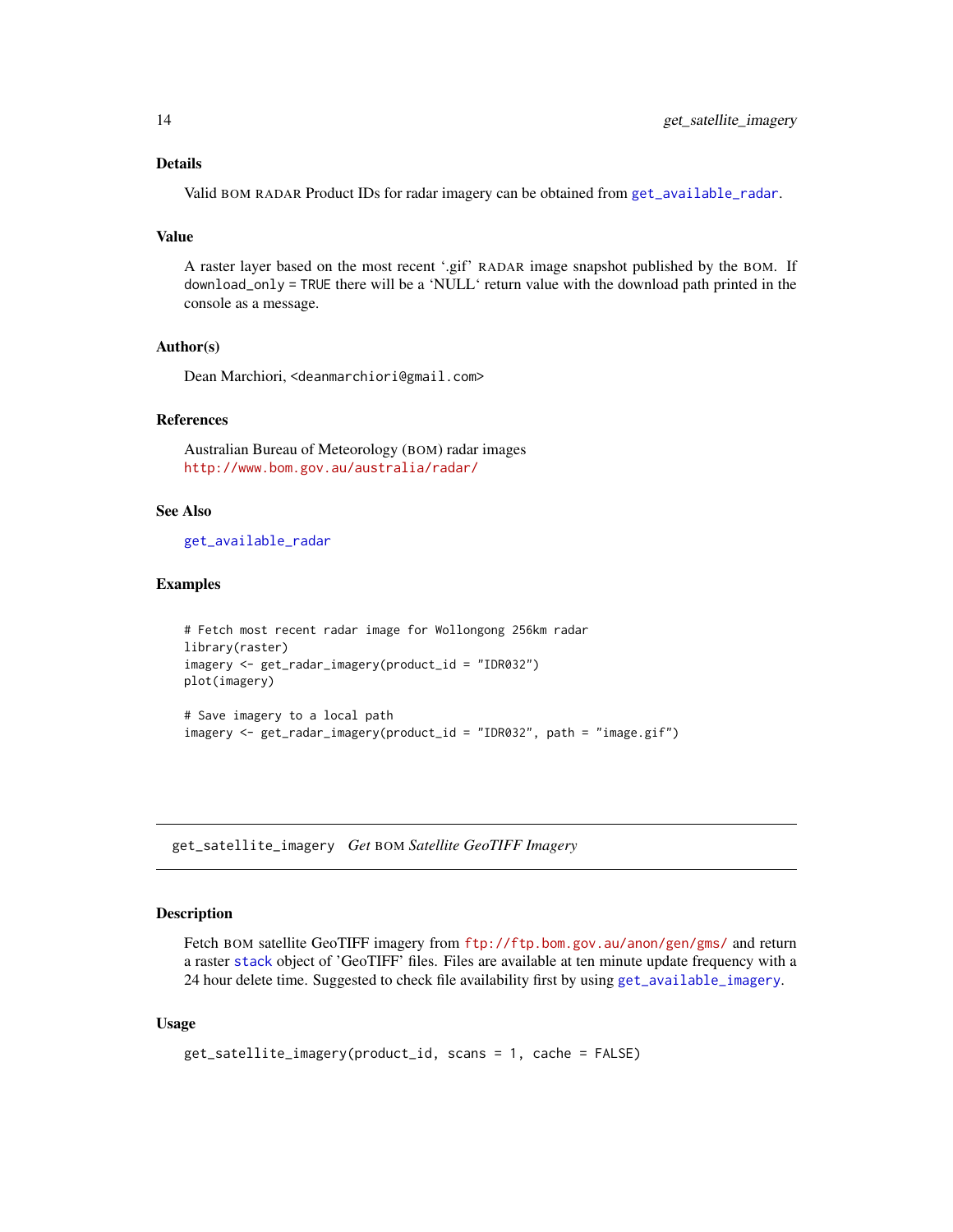## <span id="page-14-0"></span>Arguments

| product_id | Character. BOM product ID to download in 'GeoTIFF' format and import as a<br>stack object. A vector of values from get_available_imagery may be used<br>here. Value is required.                                                                                                                                           |
|------------|----------------------------------------------------------------------------------------------------------------------------------------------------------------------------------------------------------------------------------------------------------------------------------------------------------------------------|
| scans      | Numeric. Number of scans to download, starting with most recent and progress-<br>ing backwards, $e.g., 1$ - the most recent single scan available, $6$ - the most recent<br>hour available, 12 - the most recent 2 hours available, etc. Negating will return<br>the oldest files first. Defaults to 1. Value is optional. |
| cache      | Logical. Store image files locally for later use? If FALSE, the downloaded files<br>are removed when R session is closed. To take advantage of cached files in<br>future sessions, use cache = TRUE. Defaults to FALSE. Value is optional.                                                                                 |

## Details

Valid BOM satellite Product IDs for use with product\_id include:

| <b>IDE00420</b> AHI cloud cover only 2km FD GEOS GIS                                        |
|---------------------------------------------------------------------------------------------|
| <b>IDE00421</b> AHI IR (Ch13) greyscale 2km FD GEOS GIS                                     |
| <b>IDE00422</b> AHI VIS (Ch3) greyscale 2km FD GEOS GIS                                     |
| IDE00423 AHI IR (Ch13) Zehr 2km FD GEOS GIS                                                 |
| <b>IDE00425</b> AHI VIS (true colour) / IR (Ch13 greyscale) composite 1km FD GEOS GIS       |
| <b>IDE00426</b> AHI VIS (true colour) / IR (Ch13 greyscale) composite 2km FD GEOS GIS       |
| <b>IDE00427</b> AHI WV (Ch8) 2km FD GEOS GIS                                                |
| <b>IDE00430</b> AHI cloud cover only 2km AUS equirect. GIS                                  |
| <b>IDE00431</b> AHI IR (Ch13) greyscale 2km AUS equirect. GIS                               |
| <b>IDE00432</b> AHI VIS (Ch3) greyscale 2km AUS equirect. GIS                               |
| <b>IDE00433</b> AHI IR (Ch13) Zehr 2km AUS equirect. GIS                                    |
| <b>IDE00435</b> AHI VIS (true colour) / IR (Ch13 greyscale) composite 1km AUS equirect. GIS |
| <b>IDE00436</b> AHI VIS (true colour) / IR (Ch13 greyscale) composite 2km AUS equirect. GIS |
| IDE00437 AHI WV (Ch8) 2km AUS equirect. GIS                                                 |
| <b>IDE00439</b> AHI VIS (Ch3) greyscale 0.5km AUS equirect. GIS                             |
|                                                                                             |

We cache using hoardr, find your cache folder by executing manage\_cache\$cache\_path\_get.

## Value

A raster stack of GeoTIFF images with layers named by BOM Product ID, timestamp and band.

## Author(s)

Adam H. Sparks, <adamhsparks@gmail.com>

#### References

Australian Bureau of Meteorology (BOM) high-definition satellite images <http://www.bom.gov.au/australia/satellite/index.shtml>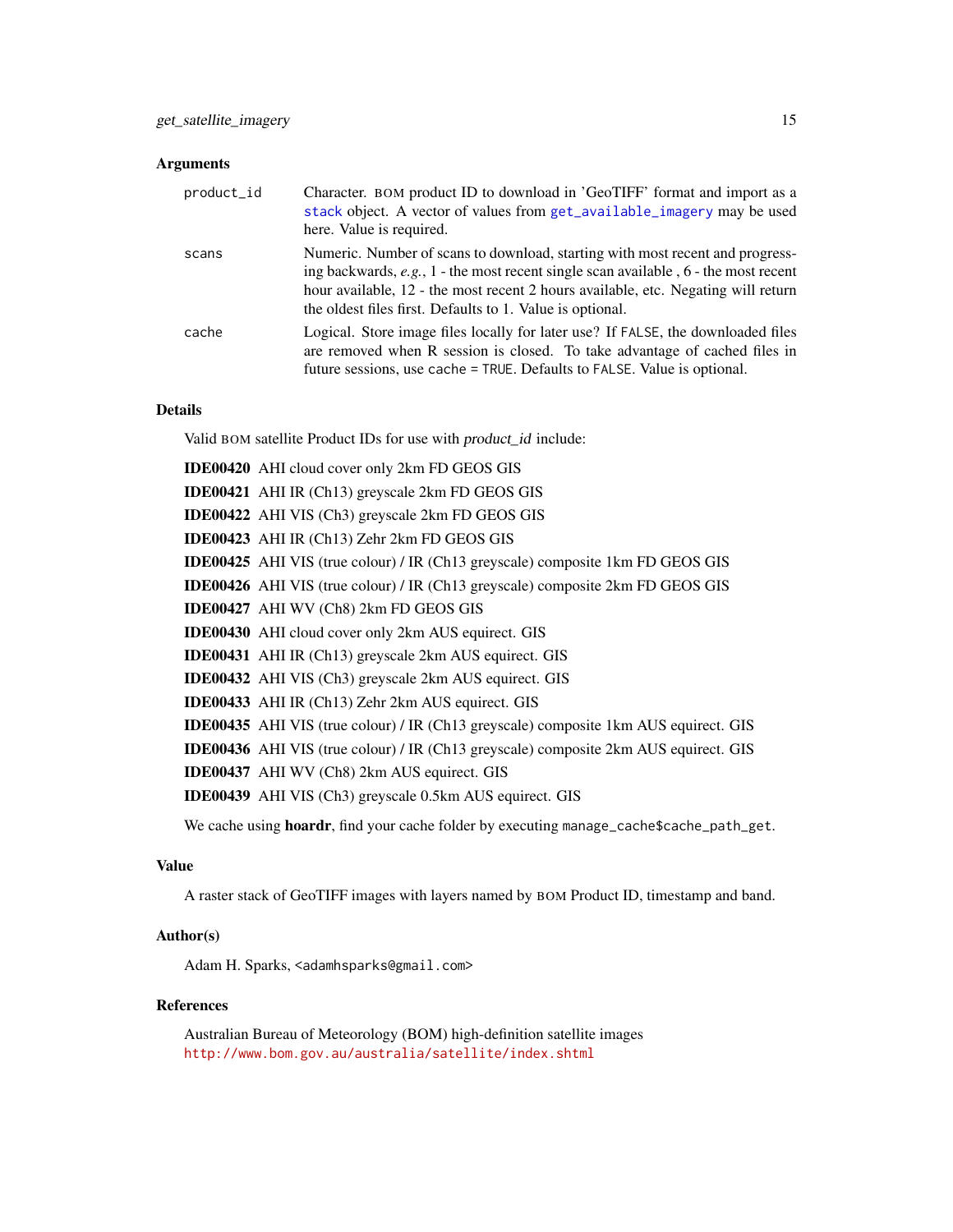## See Also

[get\\_available\\_imagery](#page-4-1) [manage\\_cache](#page-16-1)

#### Examples

```
# Fetch AHI VIS (true colour) / IR (Ch13 greyscale) composite 1km FD
# GEOS GIS raster stack for most recent single scan available
imagery <- get_satellite_imagery(product_id = "IDE00425", scans = 1)
# Get a list of available image files and use that to specify files for
# download, downloading the two most recent files available
avail <- get_available_imagery(product_id = "IDE00425")
imagery <- get_satellite_imagery(product_id = avail, scans = 2)
```
get\_weather\_bulletin *Get BOM 0900 or 1500 weather bulletin*

## Description

Fetch the daily BOM 0900 or 1500 weather bulletins and return a data frame for a specified state or territory.

## Usage

```
get_weather_bulletin(state = "qld", morning = TRUE)
```
## Arguments

| state   | Australian state or territory as full name or postal code. Fuzzy string matching                |
|---------|-------------------------------------------------------------------------------------------------|
|         | via agrep is done.                                                                              |
| morning | If TRUE, return the 9am bulletin for the nominated state: otherwise return the<br>3pm bulletin. |

## Details

Allowed state and territory postal codes:

ACT Australian Capital Territory (will return NSW) NSW New South Wales NT Northern Territory QLD Queensland SA South Australia TAS Tasmania

<span id="page-15-0"></span>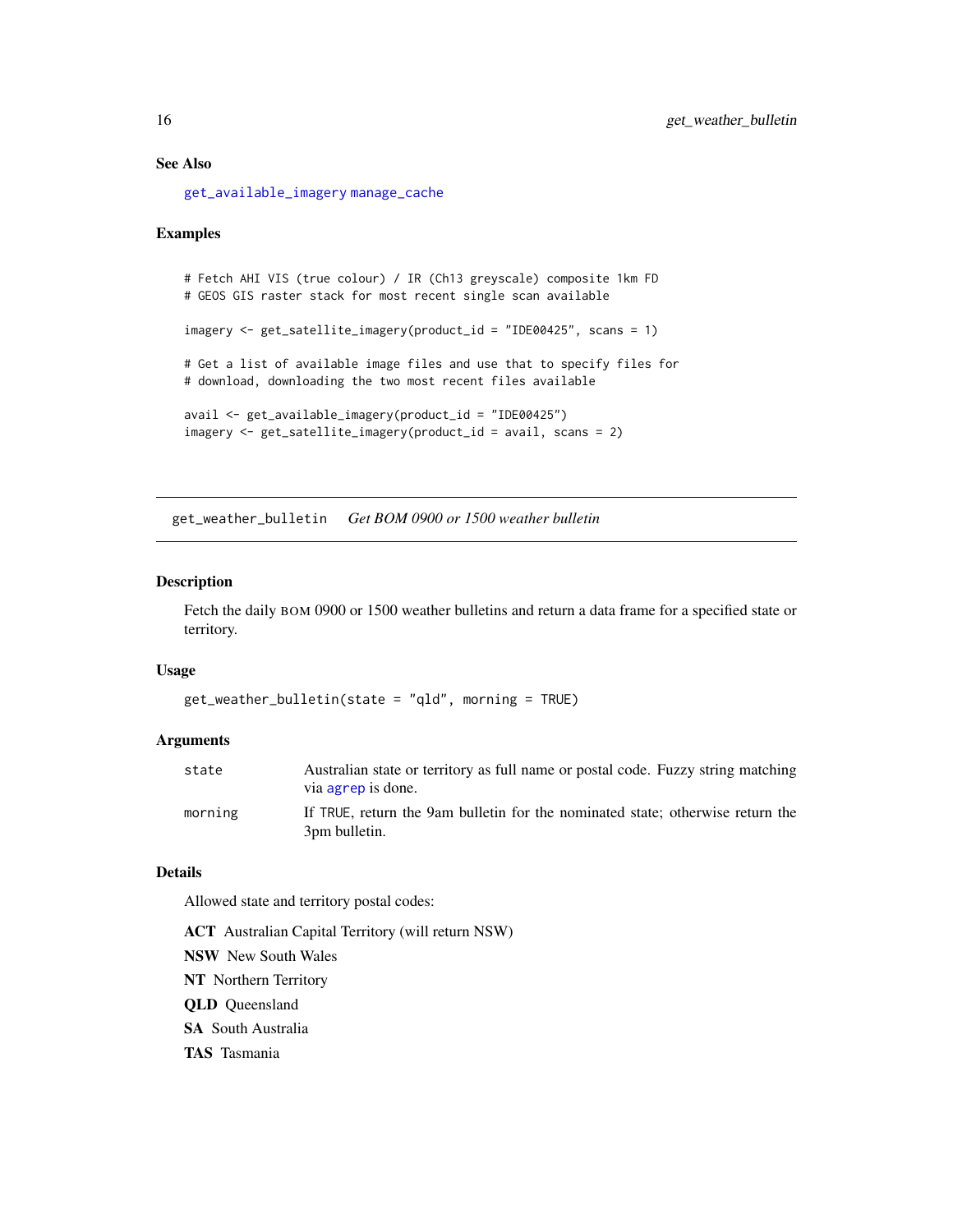<span id="page-16-0"></span>VIC Victoria

WA Western Australia

It is not possible to return weather bulletins for the entire country in a single call. Rainfall figures for the 9am bulletin are generally for the preceding 24 hours, while those for the 3pm bulletin are for the preceding 6 hours since 9am. Note that values are manually entered into the bulletins and sometimes contain typographical errors which may lead to warnings about "NAs introduced by coercion".

## Value

Data frame as a [data.table](#page-0-0) object of Australian 9am or 3pm weather observations for a state. For full details of fields and units returned see Appendix 4, "Appendix 4 - Output from get\_weather\_bulletin()" in the bomrang vignette, use

vignette("bomrang",package = "bomrang") to view.

#### Author(s)

Mark Padgham, <mark.padgham@email.com>

## References

Daily observation data come from Australian Bureau of Meteorology (BOM) website. The 3pm bulletin for Queensland is, for example,

[http://www.bom.gov.au/qld/observations/3pm\\_bulletin.shtml](http://www.bom.gov.au/qld/observations/3pm_bulletin.shtml)

#### Examples

qld\_weather <- get\_weather\_bulletin(state = "QLD", morning = FALSE) qld\_weather

<span id="page-16-1"></span>manage\_cache *Manage locally cached bomrang files*

## Description

Manage cached bomrang satellite imagery files with hoardr.

### Details

The default cache directory is

file.path(rappdirs::user\_cache\_dir(),"R/bomrang"), but you can set your own path using manage\_cache\$cache\_path\_set()

manage\_cache\$cache\_delete only accepts one file name, while manage\_cache\$cache\_delete\_all does not accept any names, but deletes all files. For deleting many specific files, use manage\_cache\$cache\_delete in an [lapply](#page-0-0) type call.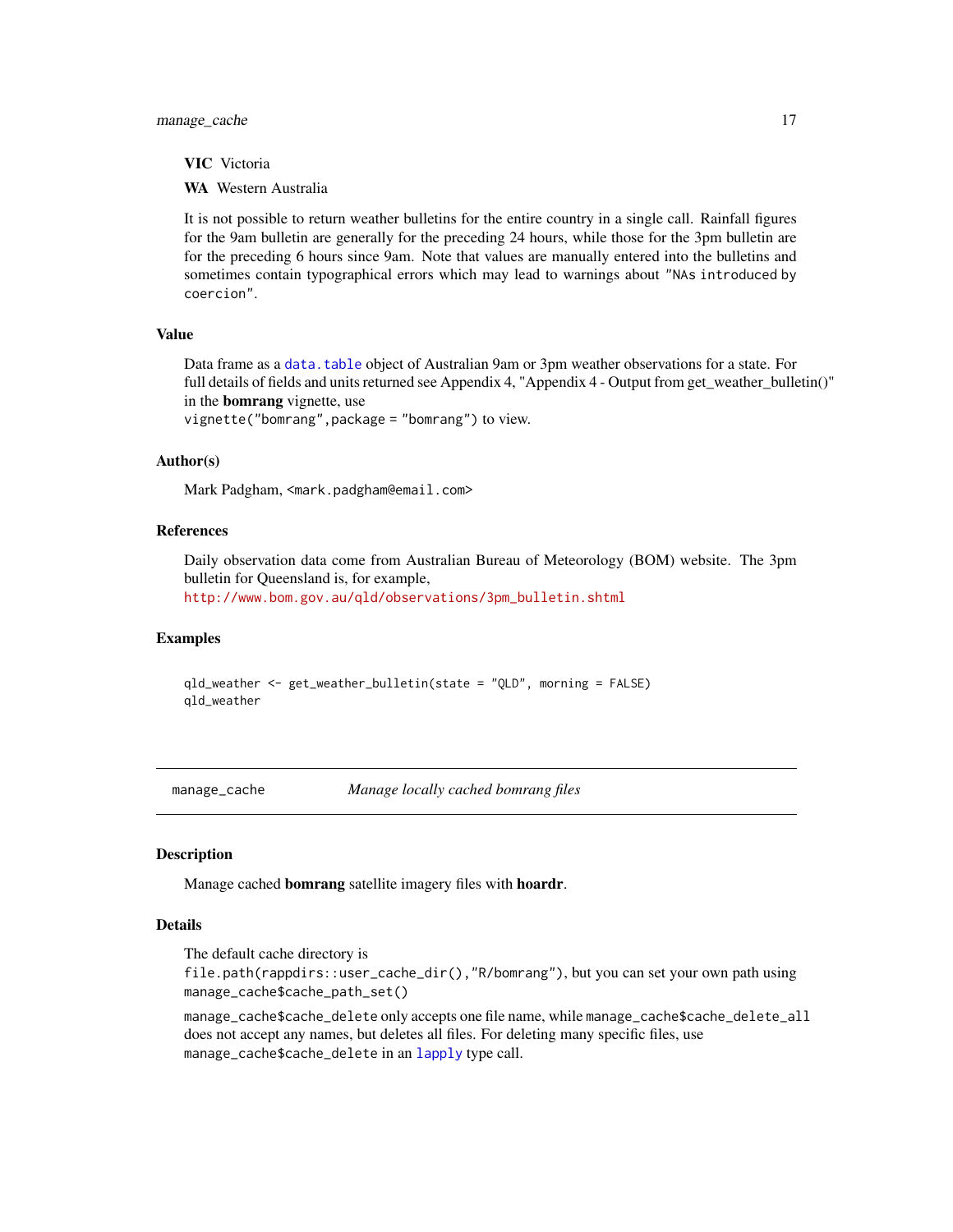## <span id="page-17-0"></span>Useful user functions

- manage\_cache\$cache\_path\_get() get cache path
- manage\_cache\$cache\_path\_set() set cache path
- manage\_cache\$list() returns a character vector of full path file names
- manage\_cache\$files() returns file objects with metadata
- manage\_cache\$details() returns files with details
- manage\_cache\$delete() delete specific files
- manage\_cache\$delete\_all() delete all files, returns nothing

## Examples

```
## Not run:
# list files in cache
imagery <- get_satellite_imagery(product_id = "IDE00425",
                                 scans = 1,
                                 cache = TRUE)
manage_cache$list()
# delete certain database files
manage_cache$delete("file path")
manage_cache$list()
# delete all files in cache
manage_cache$delete_all()
manage_cache$list()
# set a different cache path from the default
manage_cache$cache_path_set("~/tmp")
## End(Not run)
```
parse\_ag\_bulletin *Parse local BOM agriculture bulletin XML file(s) for select stations*

#### Description

Parse local BOM agriculture bulletin XML file(s) and return a data frame for a specified state or territory or all Australia.

## Usage

```
parse_ag_bulletin(state, filepath)
```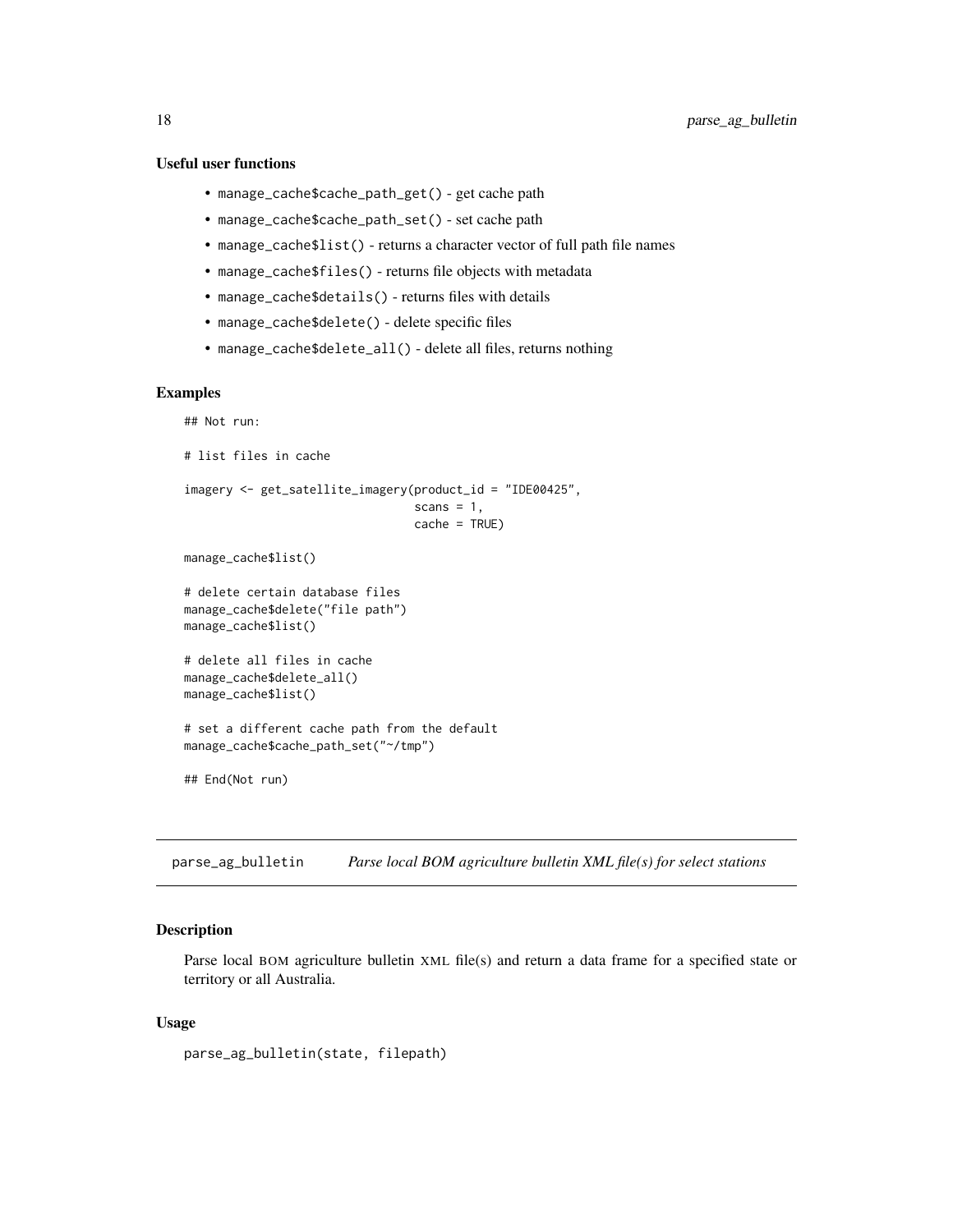## <span id="page-18-0"></span>Arguments

| state    | Required value of an Australian state or territory as full name or postal code.<br>Fuzzy string matching via agrep is done. |
|----------|-----------------------------------------------------------------------------------------------------------------------------|
| filepath | A string providing the directory location of the précis file(s) to parse. See Details<br>for more.                          |

#### Details

Allowed state and territory postal codes, only one state per request or all using AUS.

ACT Australian Capital Territory (will return NSW)

NSW New South Wales

NT Northern Territory

QLD Queensland

SA South Australia

TAS Tasmania

VIC Victoria

WA Western Australia

AUS Australia, returns forecast for all states, NT and ACT

The filepath argument will only accept a directory where files are located for parsing. DO NOT supply the full path including the file name. This function will only parse the requested state or all of Australia in the same fashion as 'get\_precis\_forecast()', provided that the files are all present in the directory.

## Value

A [data.table](#page-0-0) of Australia BOM agricultural bulletin information. For full details of fields and units returned see Appendix 3 in the **bomrang** vignette, use vignette("bomrang",package = "bomrang") to view.

## Author(s)

Adam H. Sparks, <adamhsparks@gmail.com> and Paul Melloy <paul@melloy.com.au>

## References

Agricultural observations are retrieved from the Australian Bureau of Meteorology (BOM) Weather Data Services Agriculture Bulletins,

<http://www.bom.gov.au/catalogue/observations/about-agricultural.shtml> and

Australian Bureau of Meteorology (BOM)) Weather Data Services Observation of Rainfall, <http://www.bom.gov.au/climate/how/observations/rain-measure.shtml>

Station location and other metadata are sourced from the Australian Bureau of Meteorology (BOM) webpage, Bureau of Meteorology Site Numbers:

<http://www.bom.gov.au/climate/cdo/about/site-num.shtml>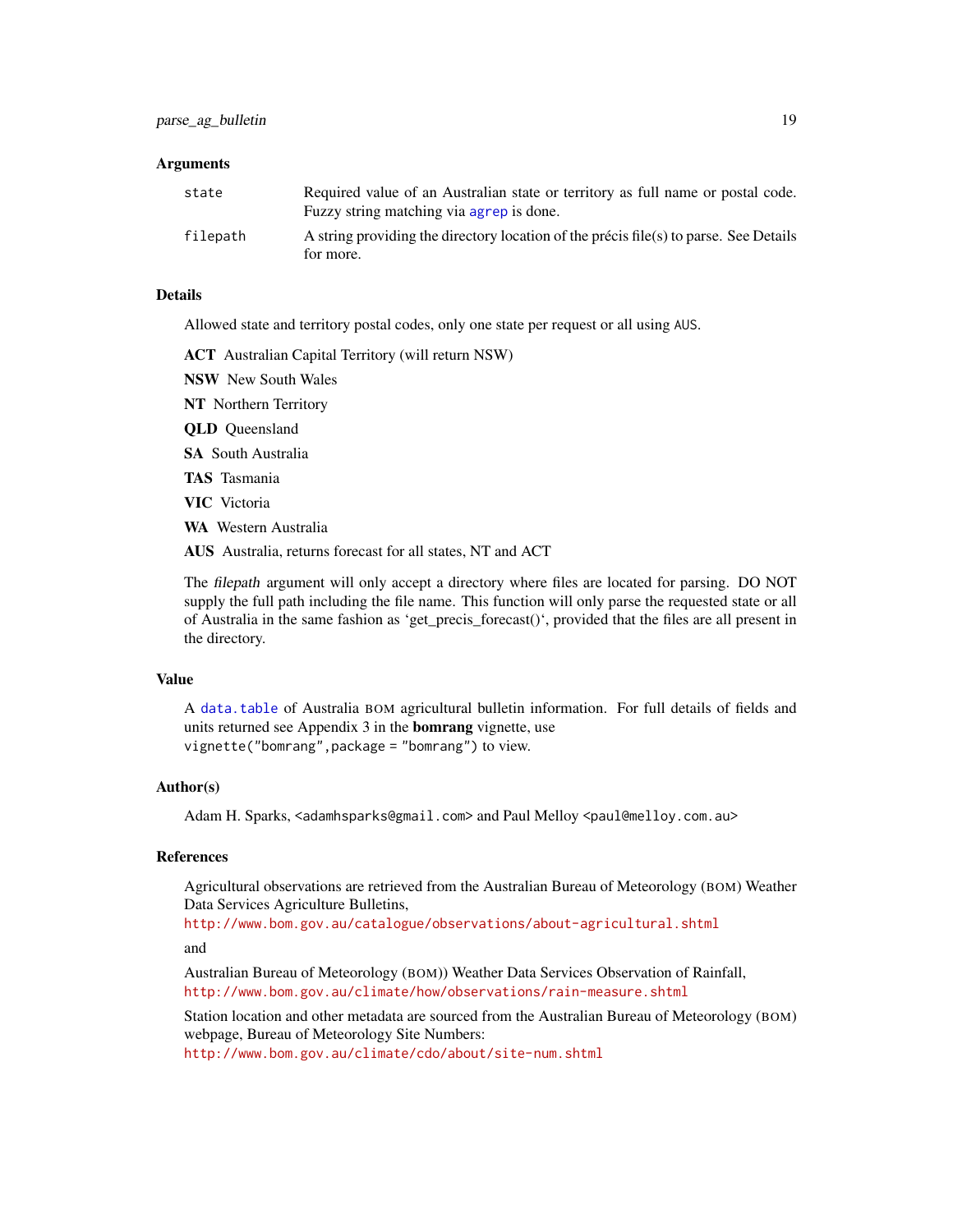## See Also

get\_ag\_bulletin

## Examples

# parse the ag bulletin for Queensland

```
# download to tempfile() using basename() to keep original name
download.file(url = "ftp://ftp.bom.gov.au/anon/gen/fwo/IDQ60604.xml",
             destfile = file.path(tempdir(),
             basename("ftp://ftp.bom.gov.au/anon/gen/fwo/IDQ60604.xml")),
             mode = "wb")BOM_bulletin <- parse_ag_bulletin(state = "QLD",
                                 filepath = tempdir()
```

```
BOM_bulletin
```
parse\_coastal\_forecast

*Parse local BOM coastal waters forecast XML files*

## Description

Parse local BOM daily coastal waters forecast XML file(s) and return a data frame for a specified state or territory or all Australia.

## Usage

parse\_coastal\_forecast(state = "AUS", filepath)

## Arguments

| state    | Required value of an Australian state or territory as full name or postal code.     |
|----------|-------------------------------------------------------------------------------------|
|          | Fuzzy string matching via agrep is done.                                            |
| filepath | A string providing the directory location of the coastal forecast file(s) to parse. |
|          | See Details for more.                                                               |

## Details

Allowed state and territory postal codes, only one state per request or all using AUS.

ACT Australian Capital Territory (will return NSW)

NSW New South Wales

NT Northern Territory

<span id="page-19-0"></span>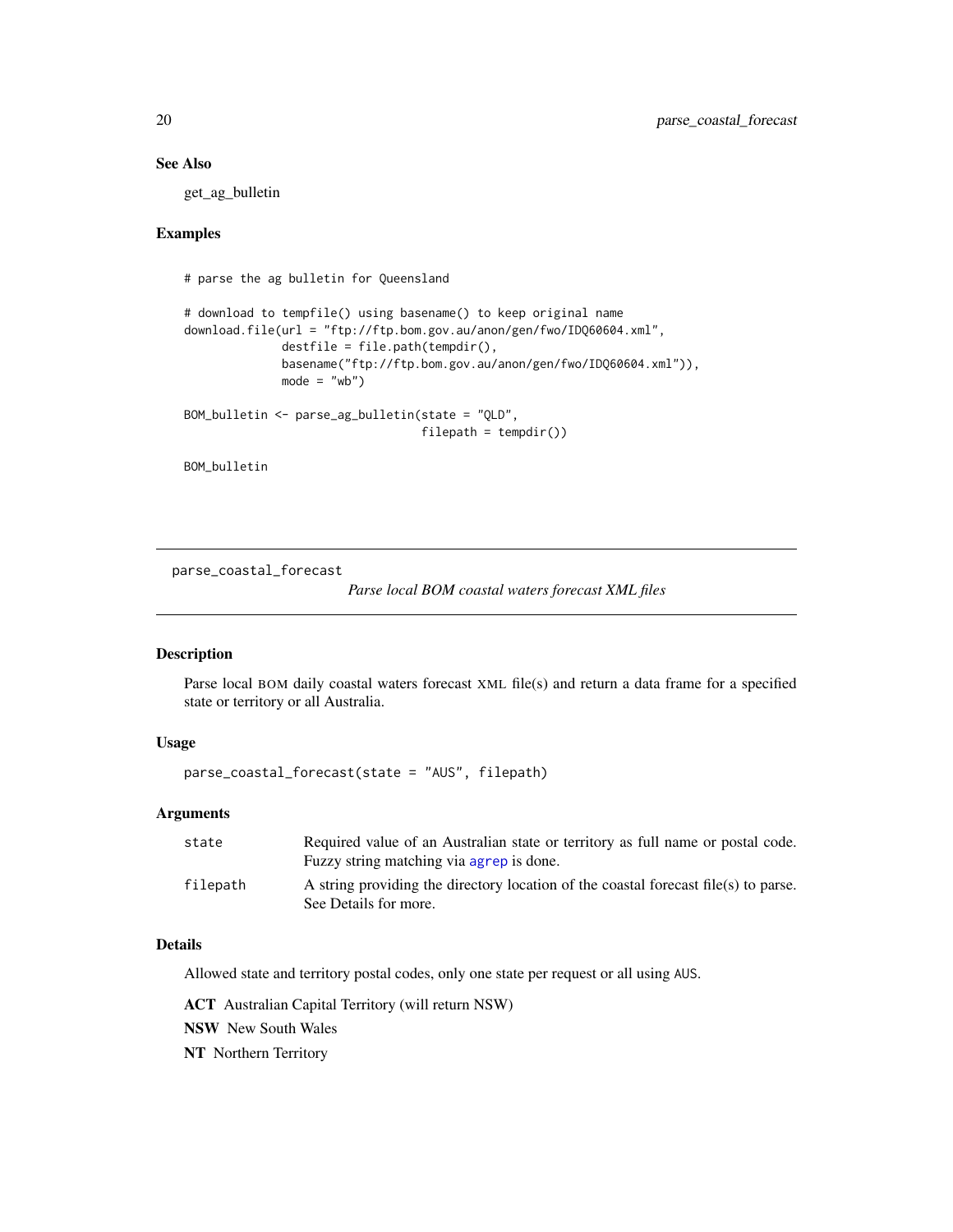<span id="page-20-0"></span>QLD Queensland

SA South Australia

TAS Tasmania

VIC Victoria

WA Western Australia

AUS Australia, returns forecast for all states, NT and ACT

The filepath argument will only accept a directory where files are located for parsing. DO NOT supply the full path including the file name. This function will only parse the requested state or all of Australia in the same fashion as 'get\_coastal\_forecast()', provided that the files are all present in the directory.

#### Value

A [data.table](#page-0-0) of an Australia BOM Coastal Waters Forecast. For full details of fields and units returned see Appendix 5 in the bomrang vignette, use vignette("bomrang",package = "bomrang") to view.

## Author(s)

Dean Marchiori, <deanmarchiori@gmail.com> and Paul Melloy <paul@melloy.com.au>

#### References

Forecast data come from Australian Bureau of Meteorology (BOM) Weather Data Services <http://www.bom.gov.au/catalogue/data-feeds.shtml>

Location data and other metadata come from the BOM anonymous FTP server with spatial data <ftp://ftp.bom.gov.au/anon/home/adfd/spatial/>, specifically the DBF file portion of a shapefile,

<ftp://ftp.bom.gov.au/anon/home/adfd/spatial/IDM00003.dbf>

#### See Also

get\_coastal\_forecast

#### Examples

# parse the coastal forecast for Queensland

```
#download to tempfile() using basename() to keep original name
download.file(url = "ftp://ftp.bom.gov.au/anon/gen/fwo/IDQ11290.xml",
             destfile = file.path(tempdir(),
             basename("ftp://ftp.bom.gov.au/anon/gen/fwo/IDQ11290.xml")),
             mode = "wb")coastal_forecast <- parse_coastal_forecast(state = "QLD",
                                          filepath = tempdir()coastal_forecast
```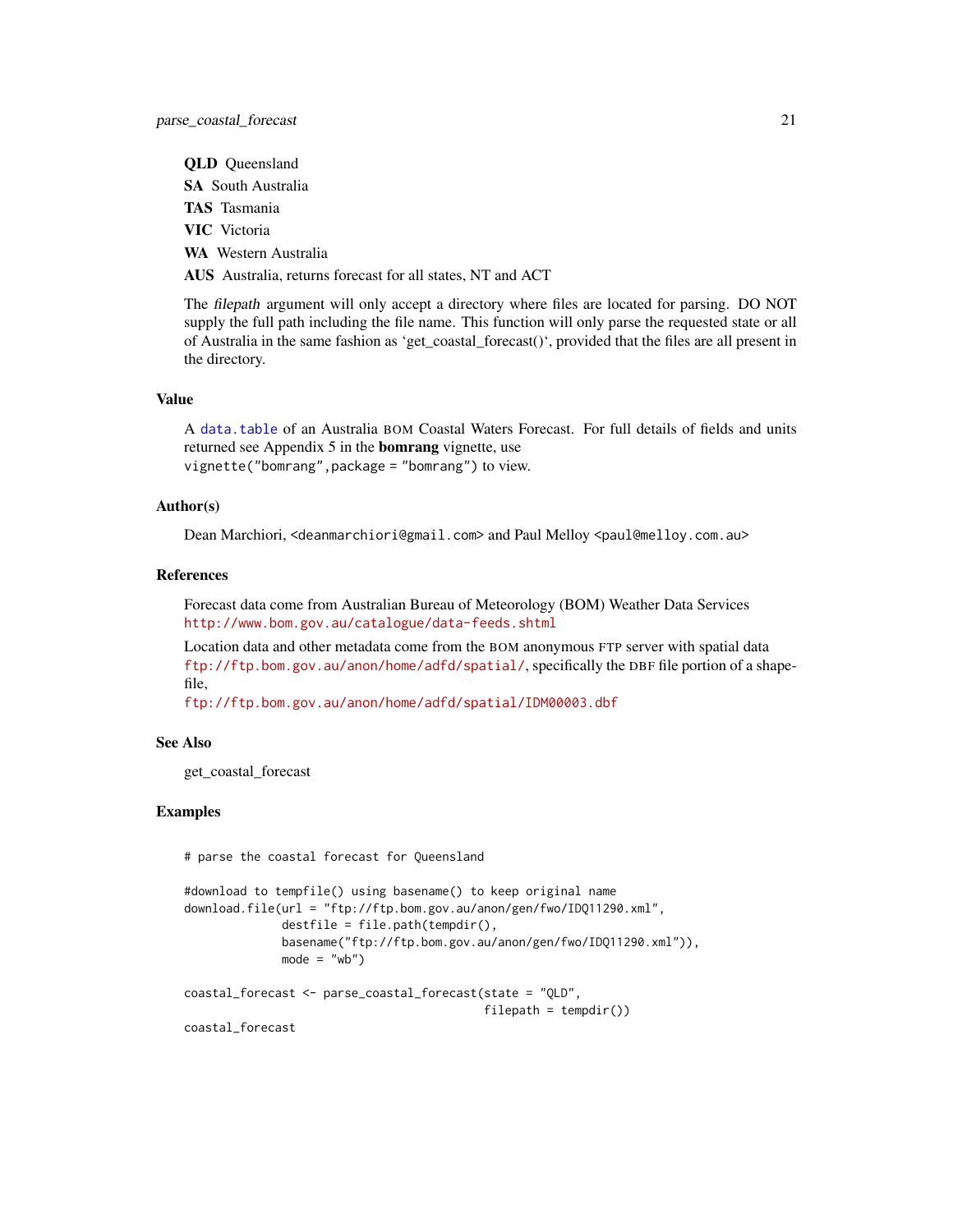<span id="page-21-0"></span>parse\_precis\_forecast *Parse local BOM daily précis forecast XML file(s) for select towns*

## Description

Parse local BOM daily précis forecast XML file(s) and return a data frame of the seven-day town forecasts for a specified state or territory or all Australia.

#### Usage

```
parse_precis_forecast(state, filepath)
```
## Arguments

| state    | Required value of an Australian state or territory as full name or postal code.<br>Fuzzy string matching via agrep is done. |
|----------|-----------------------------------------------------------------------------------------------------------------------------|
| filepath | A string providing the directory location of the précis file(s) to parse. See Details<br>for more.                          |

## Details

Allowed state and territory postal codes, only one state per request or all using AUS.

ACT Australian Capital Territory (will return NSW)

NSW New South Wales

- NT Northern Territory
- QLD Queensland
- SA South Australia
- TAS Tasmania

VIC Victoria

WA Western Australia

AUS Australia, returns forecast for all states, NT and ACT

The filepath argument will only accept a directory where files are located for parsing. DO NOT supply the full path including the file name. This function will only parse the requested state or all of Australia in the same fashion as 'get\_precis\_forecast()', provided that the files are all present in the directory.

#### Value

A [data.table](#page-0-0) of Australia BOM précis seven day forecasts for BOM selected towns. For full details of fields and units returned see Appendix 2 in the bomrang vignette, use vignette("bomrang",package = "bomrang") to view.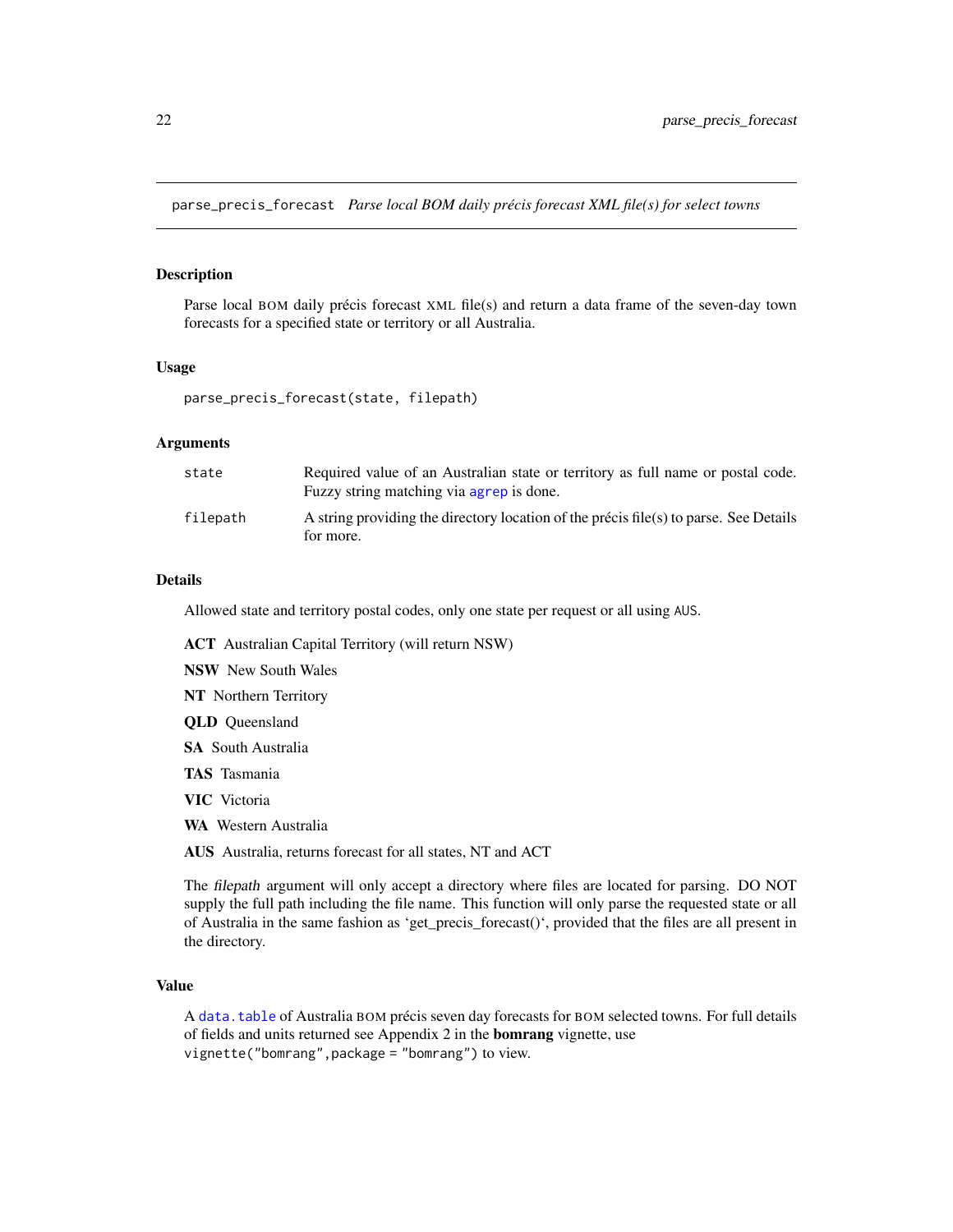### <span id="page-22-0"></span>Author(s)

Adam H. Sparks, <adamhsparks@gmail.com> and Keith Pembleton, <keith.pembleton@usq.edu.au> and Paul Melloy, <paul@melloy.com.au>

## References

Forecast data come from Australian Bureau of Meteorology (BOM) Weather Data Services <http://www.bom.gov.au/catalogue/data-feeds.shtml>

Location data and other metadata for towns come from the BOM anonymous FTP server with spatial data

<ftp://ftp.bom.gov.au/anon/home/adfd/spatial/>, specifically the DBF file portion of a shapefile,

<ftp://ftp.bom.gov.au/anon/home/adfd/spatial/IDM00013.dbf>

## See Also

get\_precis\_forecast

## Examples

# parse the short forecast for Queensland

```
# download to tempfile() using basename() to keep original name
download.file(url = "ftp://ftp.bom.gov.au/anon/gen/fwo/IDQ11295.xml",
              destfile = file.path(tempdir(),
              basename("ftp://ftp.bom.gov.au/anon/gen/fwo/IDQ11295.xml")),
             mode = "wb")BOM_forecast <- parse_precis_forecast(state = "QLD",
```

```
filepath = tempdir()
```
BOM\_forecast

sweep\_for\_forecast\_towns

*Find nearest BOM forecast towns*

## Description

Find nearest BOM forecast towns

## Usage

```
sweep_for_forecast_towns(latlon = c(-35.3, 149.2))
```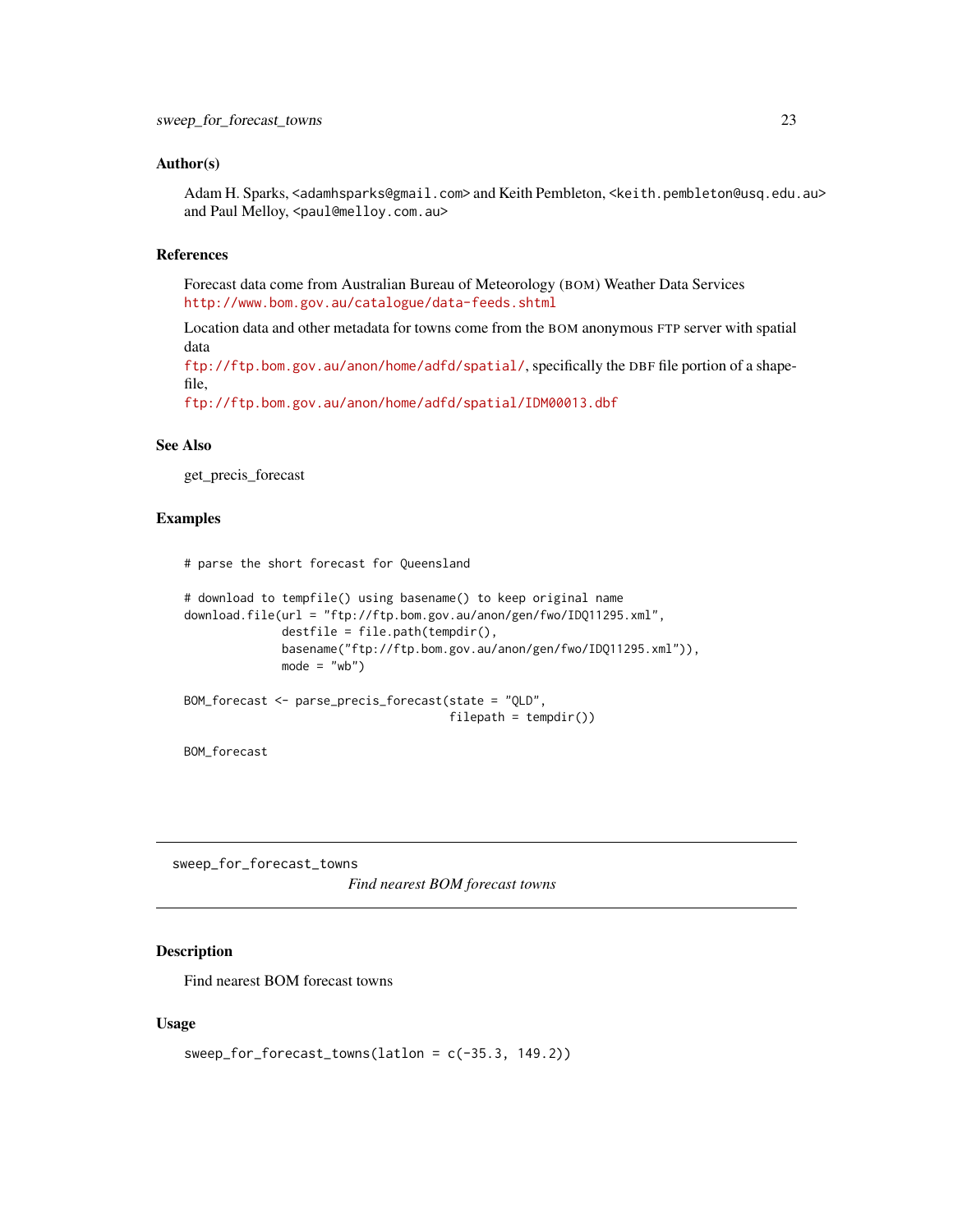## <span id="page-23-0"></span>Arguments

latlon A length-2 numeric vector. By default, Canberra (approximately).

## Value

A [data.table](#page-0-0) of all forecast towns (in this package) sorted by distance from latlon, ascending.

## Author(s)

Hugh Parsonage, <hugh.parsonage@gmail.com> and James Goldie, <me@rensa.co>

<span id="page-23-1"></span>sweep\_for\_stations *Find nearest BOM weather stations*

## Description

Find nearest BOM weather stations

## Usage

```
sweep_for_stations(latlon = c(-35.3, 149.2))
```
## Arguments

latlon A length-2 numeric vector. By default, Canberra (approximately).

## Value

A [data.table](#page-0-0) of all weather stations (in this package) sorted by distance from latlon, ascending.

## Author(s)

Hugh Parsonage, <hugh.parsonage@gmail.com>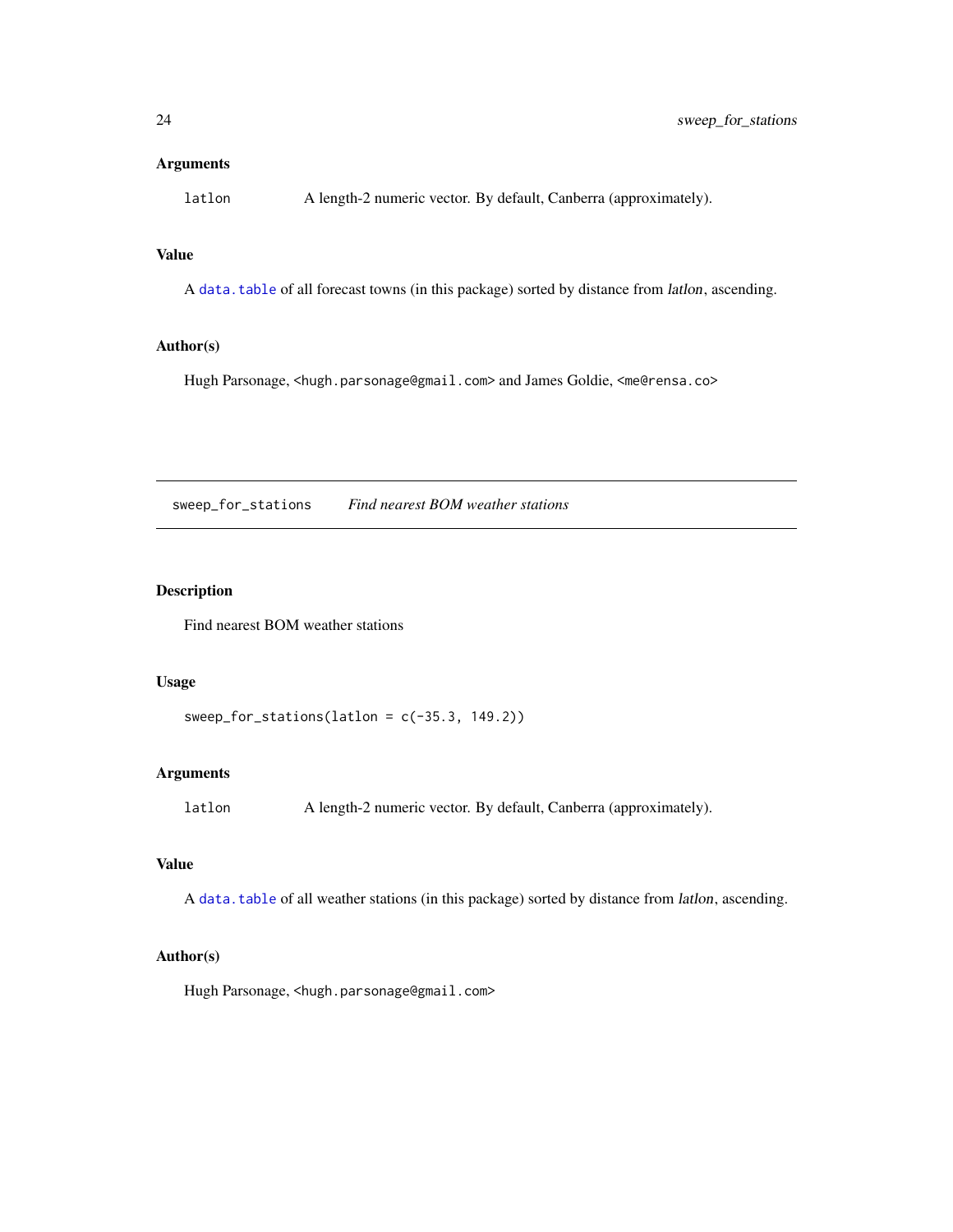<span id="page-24-0"></span>update\_forecast\_towns *Update internal database with latest BOM forecast towns*

#### Description

Download the latest select forecast towns from the BOM server and update internal database of précis forecast town names and AAC codes used by [get\\_precis\\_forecast](#page-11-1). There is no need to use this unless you know that a forecast town exists in a more current version of the BOM précis forecast town name database that is not available in the database distributed with **bomrang**. In fact, for reproducibility purposes, users are discouraged from using this function.

#### Usage

```
update_forecast_towns()
```
#### Value

Updated database of BOM précis forecast towns

## Author(s)

Adam H. Sparks, <adamhsparks@gmail.com>

#### References

Data are sourced from: Australian Bureau of Meteorology (BOM) webpage, "Weather Data Services", <http://www.bom.gov.au/catalogue/data-feeds.shtml>

#### Examples

## Not run: update\_forecast\_towns()

## End(Not run)

update\_station\_locations

*Update internal databases with latest BOM station metadata*

## **Description**

Download the latest station locations and metadata and update internal databases that support the use of [get\\_current\\_weather](#page-7-1) [get\\_ag\\_bulletin](#page-2-1) and [get\\_historical](#page-9-1). There is no need to use this unless you know that a station exists in BOM's database that is not available in the databases distributed with **bomrang**. In fact, for reproducibility purposes, users are discouraged from using this function.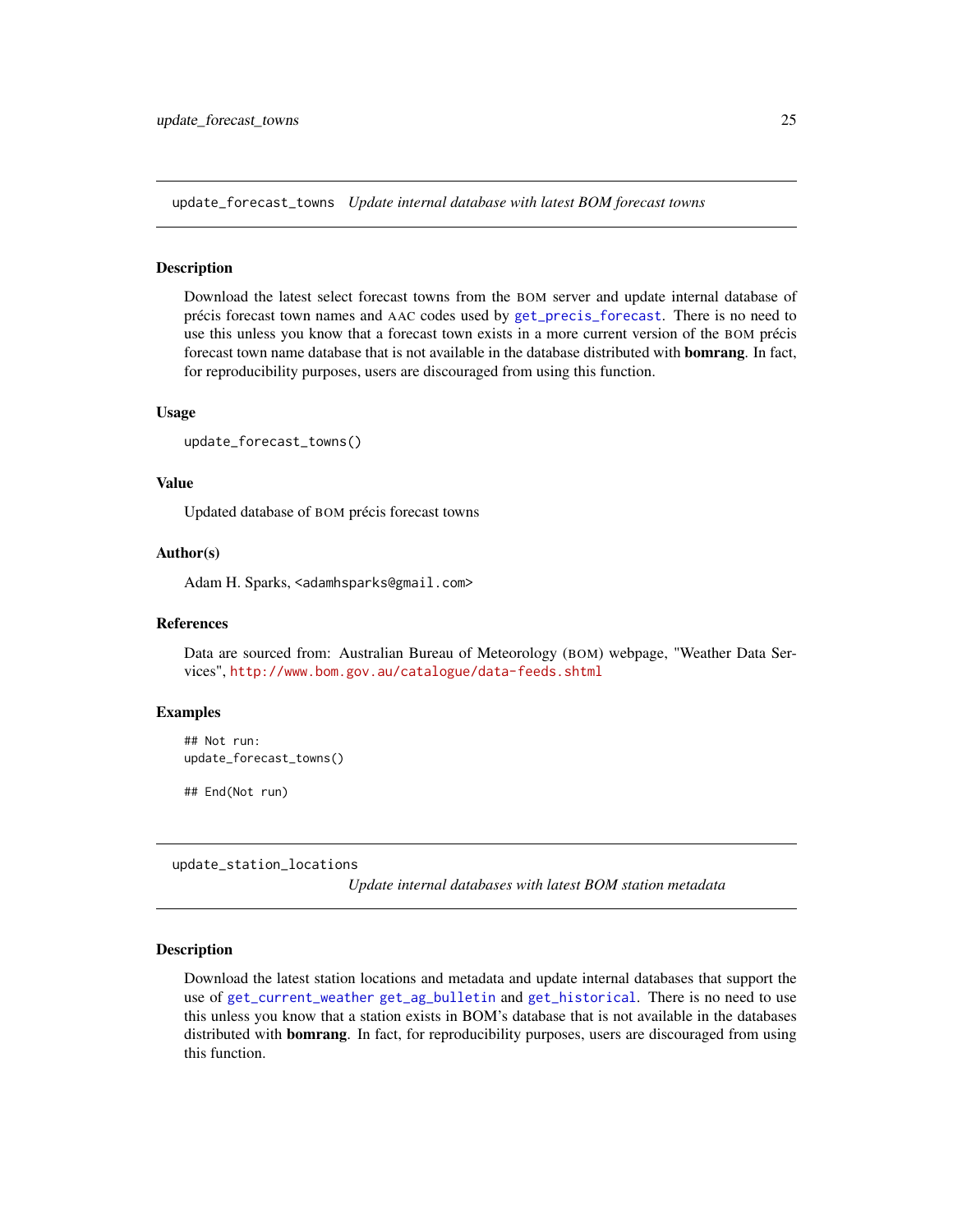### Usage

update\_station\_locations()

## Details

If ASGS.foyer is installed locally, this function will automatically check and correct any invalid state values for stations located in Australia. If ASGS.foyer is not installed, the function will update the internal database without validating the state values for stations by reported longitude/latitude location.

## Value

Updated internal databases of BOM station locations and JSON URLs

## Author(s)

Adam H. Sparks, <adamhsparks@gmail.com>

## References

Station location and other metadata are sourced from the Australian Bureau of Meteorology (BOM) webpage, Bureau of Meteorology Site Numbers: <http://www.bom.gov.au/climate/cdo/about/site-num.shtml>

## Examples

```
## Not run:
update_station_locations()
```
## End(Not run)